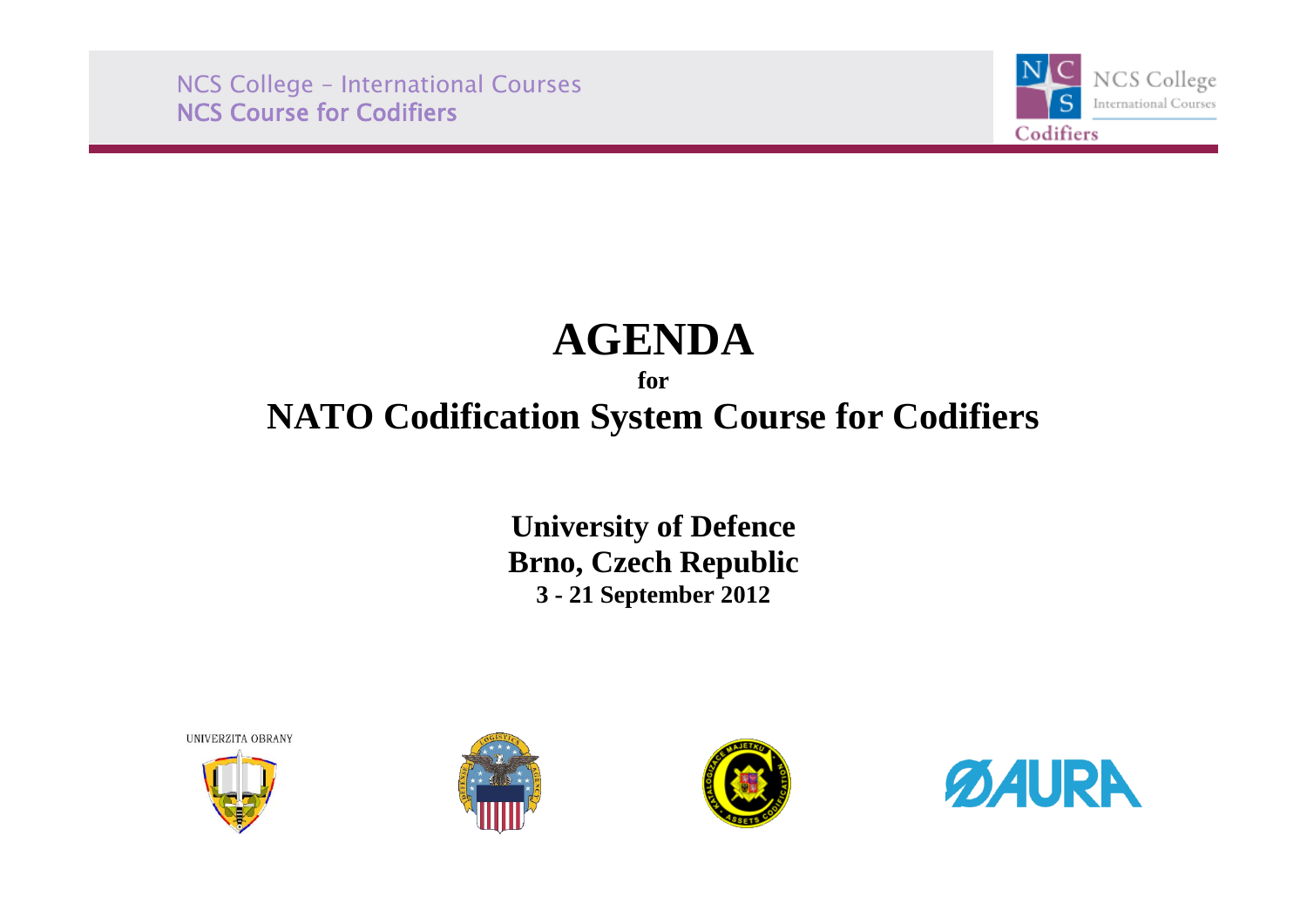| Day                    | <b>Time</b>                        | Unit                                                                     | <b>Lesson/Action</b>                                                                                                                                                                           | <b>Lecturer</b>                                                                                                                      |  |  |
|------------------------|------------------------------------|--------------------------------------------------------------------------|------------------------------------------------------------------------------------------------------------------------------------------------------------------------------------------------|--------------------------------------------------------------------------------------------------------------------------------------|--|--|
|                        | $1st$ week                         |                                                                          |                                                                                                                                                                                                |                                                                                                                                      |  |  |
| Monday,<br>3 September | $08:00 - 09:00$<br>$09:00 - 09:05$ | $\triangle$ Installation<br><b>Briefing</b><br><b>BREAK</b>              | • Opening Remarks<br>Goal and Contents of the Course<br>$\bullet$ How do we work                                                                                                               | Col. Zbyšek Korecki<br>Mr. Chris Nozicka<br>Mr. Adam Pustějovský<br>Mr. Filip Engelsmann<br>Mr. Zdeněk Buřival<br>Mr. Antonín Svěrák |  |  |
|                        | $09:05 - 10:05$                    | $\rightarrow$ UNIT 1 – Main                                              | <b>Lesson 1</b>                                                                                                                                                                                | Mrs. Radka Lopourová                                                                                                                 |  |  |
|                        |                                    | activities in the<br>logistical channel 1                                | • Procurement process and logistics<br>Basic theory and business logistics approach<br>Military demand management activities in<br>global supply chain (demand management,<br>demand planning) | Col. Zbyšek Korecki                                                                                                                  |  |  |
|                        | $10:05 - 10:30$                    | <b>COFFEE BREAK</b>                                                      |                                                                                                                                                                                                |                                                                                                                                      |  |  |
|                        | $10:30 - 11:30$                    | $\rightarrow$ UNIT 1 – Main<br>activities in the<br>logistical channel 2 | • Military Transportation Planning<br>Movement and transport infrastructure evaluation<br>• Movement control principles and functions<br>• Security consideration in transportation planning   | Col. Zbyšek Korecki                                                                                                                  |  |  |
|                        | $11:30 - 13:00$                    | <b>LUNCH</b>                                                             |                                                                                                                                                                                                |                                                                                                                                      |  |  |
|                        | $13:00 - 14:00$                    | $\rightarrow$ UNIT 2 –<br>Provisioning                                   | <b>Lesson 1</b><br>• Provisioning<br>Defined<br>Purpose<br>Process<br>$\Rightarrow$                                                                                                            | Mr. Chris Nozicka<br>Mr. Eric Smith                                                                                                  |  |  |
|                        | $14:00 - 14:15$                    | <b>COFFEE BREAK</b>                                                      |                                                                                                                                                                                                |                                                                                                                                      |  |  |
|                        | $14:15 - 15:15$                    | $\rightarrow$ UNIT 2 –<br>Provisioning (cont.)                           | • Provisioning<br><b>Technical Data</b><br><b>Codification Data</b><br>$\Rightarrow$                                                                                                           | Mr. Chris Nozicka<br>Mr. Eric Smith                                                                                                  |  |  |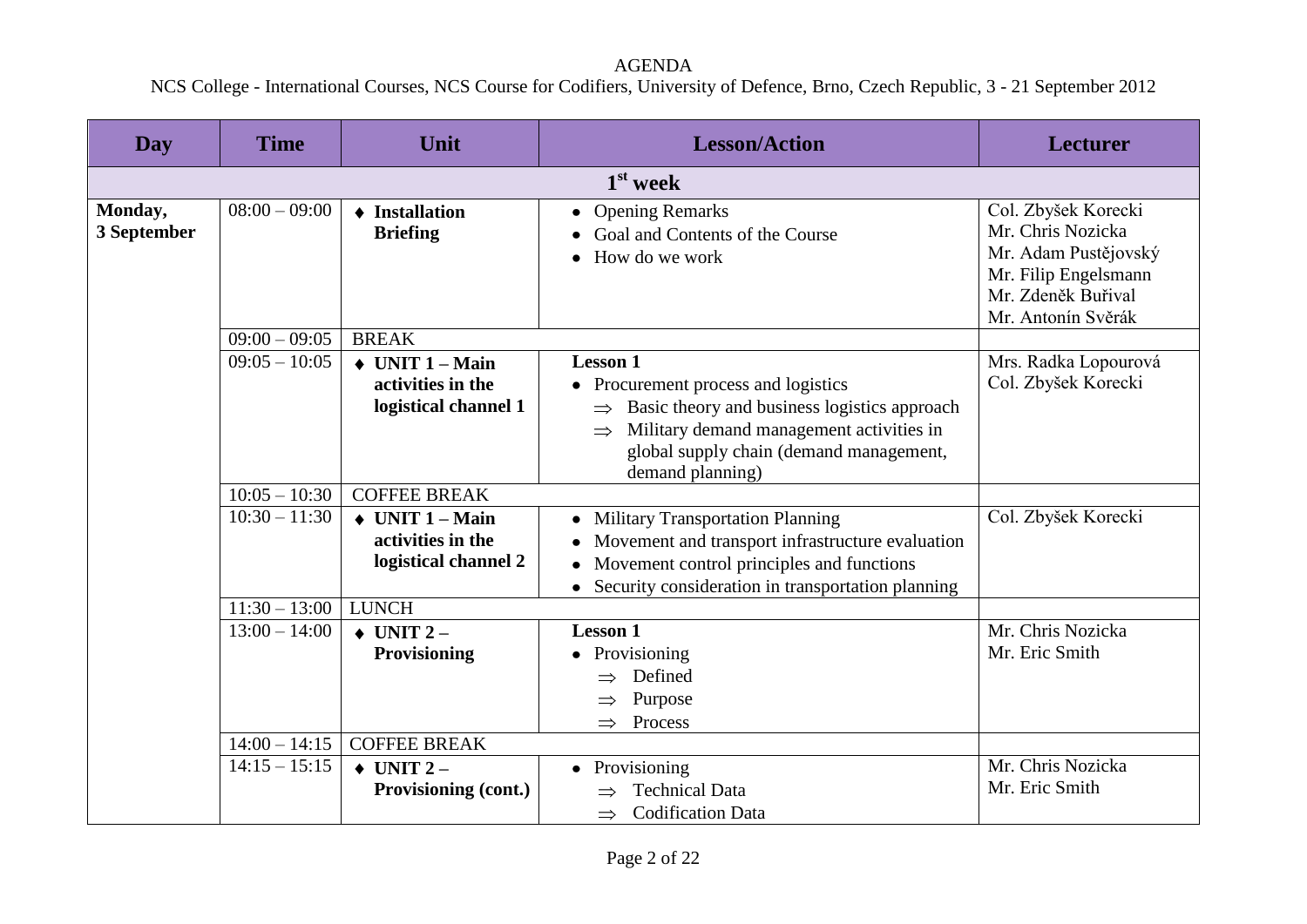| Day                     | <b>Time</b>                        | Unit                                                                             | <b>Lesson/Action</b>                                                                                                                                                                                                                                                                                                                                                                                                                                                                                                                                                                                                                                                                                                                                                                                                                          | <b>Lecturer</b>                        |
|-------------------------|------------------------------------|----------------------------------------------------------------------------------|-----------------------------------------------------------------------------------------------------------------------------------------------------------------------------------------------------------------------------------------------------------------------------------------------------------------------------------------------------------------------------------------------------------------------------------------------------------------------------------------------------------------------------------------------------------------------------------------------------------------------------------------------------------------------------------------------------------------------------------------------------------------------------------------------------------------------------------------------|----------------------------------------|
|                         |                                    |                                                                                  |                                                                                                                                                                                                                                                                                                                                                                                                                                                                                                                                                                                                                                                                                                                                                                                                                                               |                                        |
| Tuesday,<br>4 September | $08:00 - 09:00$<br>$09:00 - 09:05$ | $\rightarrow$ UNIT 3 – Item<br><b>Codification</b><br>(advanced)<br><b>BREAK</b> | <b>Lesson 1</b><br>• Item Name<br>Purpose and basic principles of Item Name<br><b>Structure of Item Name</b><br>$\Rightarrow$<br>Types of Item Name<br>$\Rightarrow$<br><b>Item Name Development</b><br>$\Rightarrow$<br>- Rules for Approved Item Name (AIN)<br>Development<br>- Rules for Item Name Definitions<br>Limited use of INC All Except USA<br>$\Rightarrow$<br>$\Rightarrow$ Limited use of Non Approved Item Name<br>(NAIN)<br><b>Lesson 2</b><br>• Item Classification<br>$\Rightarrow$ Purpose and use of NATO Supply<br><b>Classification System</b><br>NATO Supply Classification System<br>principles and rules<br>Structure of NATO Supply Classification<br>$\Rightarrow$<br>System<br><b>Relations between NATO Supply Class</b><br>$\Rightarrow$<br>(NSC) and NATO Stock Number (NSN)<br>Classifications CPV and UNSPSC | Mr. Chris Nozicka<br>Mr. Chris Nozicka |
|                         |                                    |                                                                                  |                                                                                                                                                                                                                                                                                                                                                                                                                                                                                                                                                                                                                                                                                                                                                                                                                                               |                                        |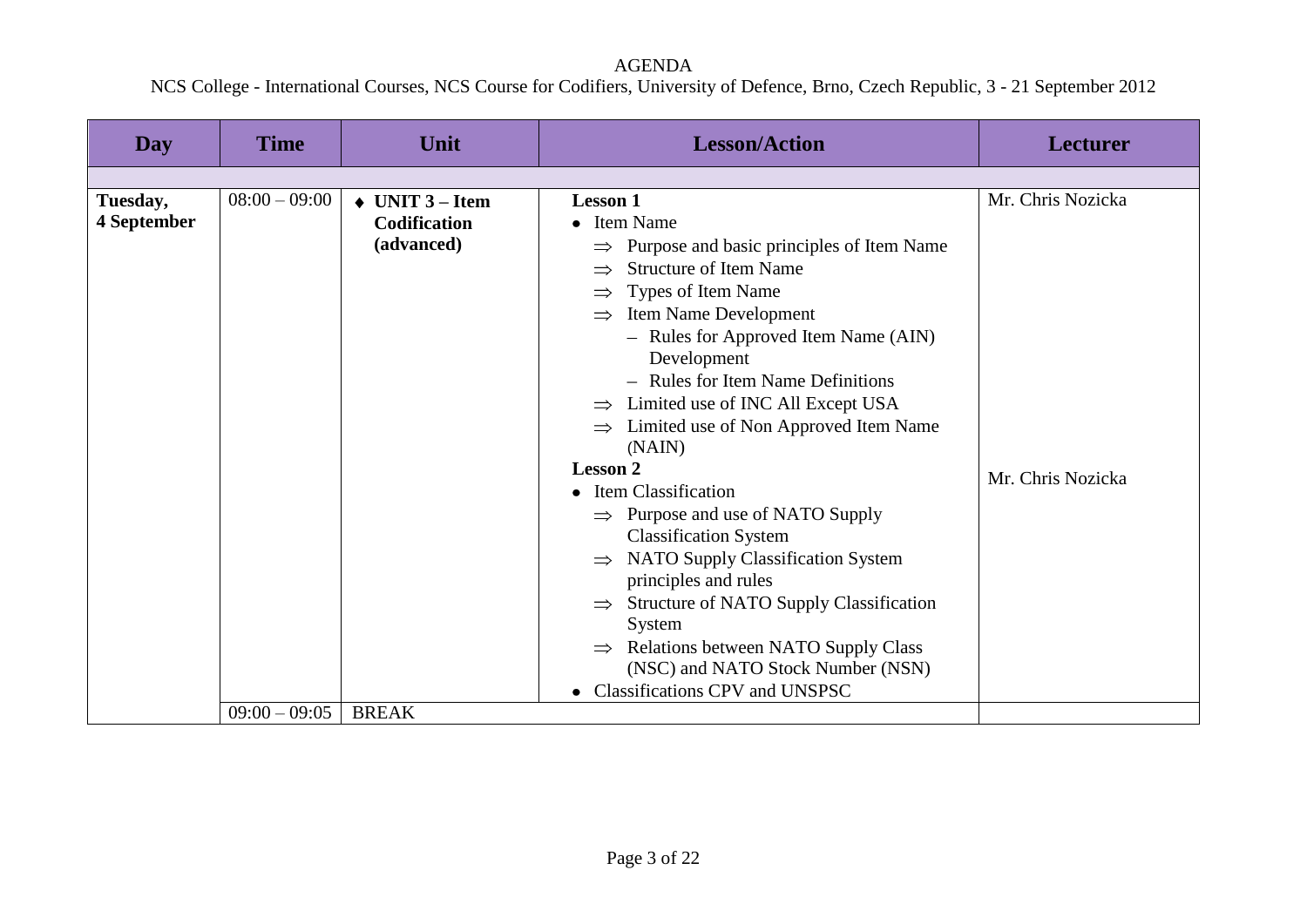| Day | <b>Time</b>     | Unit                        | <b>Lesson/Action</b>                             | <b>Lecturer</b>   |
|-----|-----------------|-----------------------------|--------------------------------------------------|-------------------|
|     | $09:05 - 10:05$ | $\rightarrow$ UNIT 3 – Item | <b>Lesson 3</b>                                  | Mr. Chris Nozicka |
|     |                 | Codification                | $\bullet$ NCAGE                                  |                   |
|     |                 | (advanced) (cont.)          | General<br>$\Rightarrow$                         |                   |
|     |                 |                             | NCAGE function in NCS                            |                   |
|     |                 |                             | <b>NCAGE</b> structure<br>$\Rightarrow$          |                   |
|     |                 |                             | Responsibilities for NCAGE allocation            |                   |
|     |                 |                             | NCAGE code request process<br>$\Rightarrow$      |                   |
|     |                 |                             | <b>NCAGE Maintenance</b><br>$\Rightarrow$        |                   |
|     |                 |                             | • Handbook for NCAGE                             |                   |
|     | $10:05 - 10:30$ | <b>COFFEE BREAK</b>         |                                                  |                   |
|     | $10:30 - 11:30$ | UNIT $3$ – Item             | <b>Lesson 4</b>                                  | Mr. Eric Smith    |
|     |                 | Codification                | • Reference Number                               |                   |
|     |                 | (advanced) (cont.)          | General<br>$\Rightarrow$                         |                   |
|     |                 |                             | Reference Number vs. Part Number                 |                   |
|     |                 |                             | RN codes<br>$\Rightarrow$                        |                   |
|     |                 |                             | RN codes combination<br>$\Rightarrow$            |                   |
|     |                 |                             | • Reference Number and Drawings                  |                   |
|     |                 |                             | Coding of Reference Number from<br>$\Rightarrow$ |                   |
|     |                 |                             | <b>Engineering Data</b>                          |                   |
|     | $11:30 - 13:00$ | <b>LUNCH</b>                |                                                  |                   |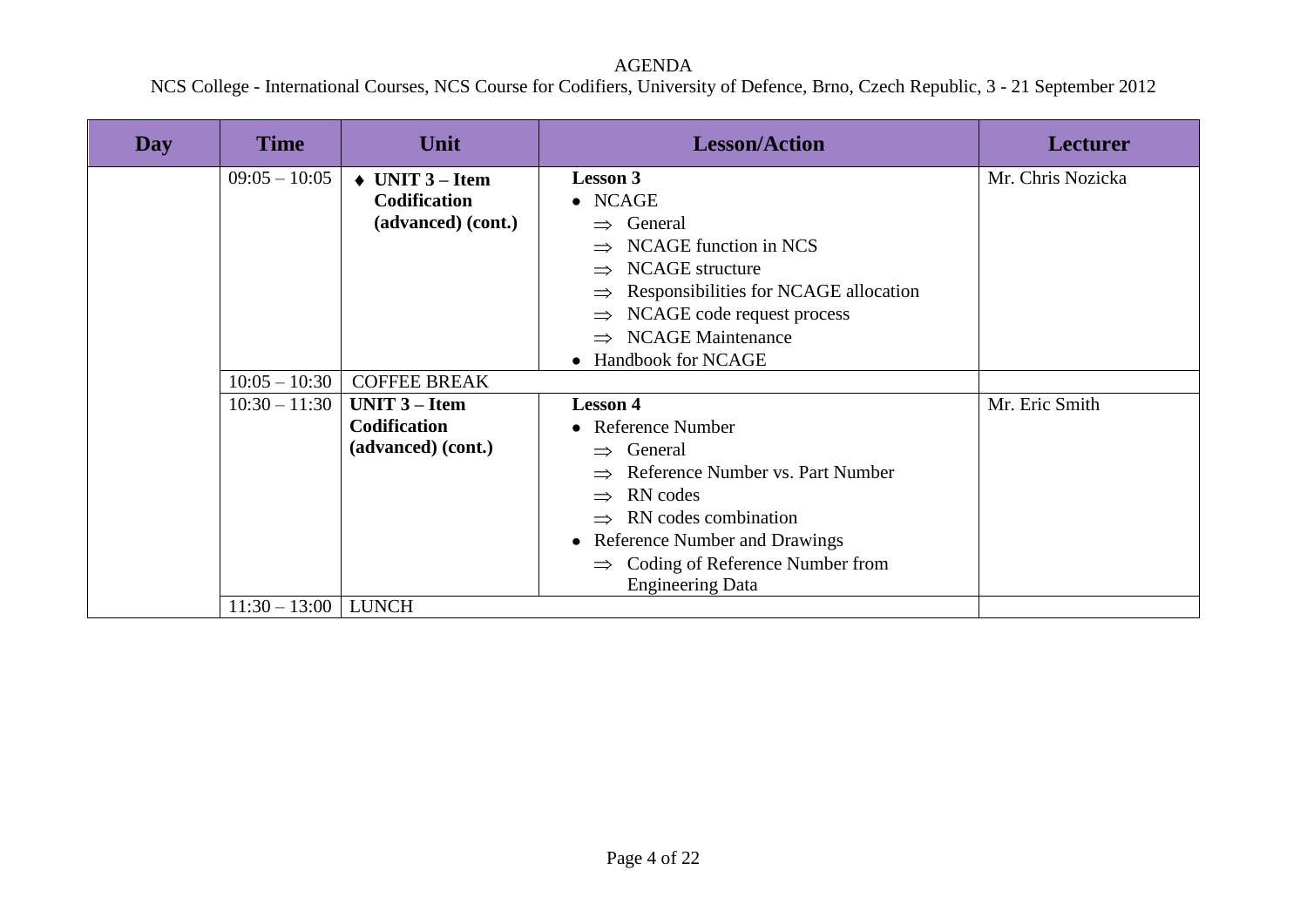| Day | <b>Time</b>     | Unit                                                                    | <b>Lesson/Action</b>                                                                                                                   | <b>Lecturer</b> |
|-----|-----------------|-------------------------------------------------------------------------|----------------------------------------------------------------------------------------------------------------------------------------|-----------------|
|     | $13:00 - 14:00$ | <b>UNIT <math>3</math> – Item</b><br>Codification<br>(advanced) (cont.) | <b>Lesson 5</b><br>• Item Identification Guide<br>$\Rightarrow$ Purpose and use<br><b>Structure and Content</b>                        | Mr. Eric Smith  |
|     |                 |                                                                         | $\Rightarrow$ International collaboration of IIGs<br>Lesson 6<br>• Master Requirement Directory (MRD)<br>$\Rightarrow$ Purpose and use | Mr. Eric Smith  |
|     |                 |                                                                         | Contents and Format of MRD<br>Tables<br>$\Rightarrow$                                                                                  |                 |
|     | $14:00 - 14:15$ | <b>COFFEE BREAK</b>                                                     |                                                                                                                                        |                 |
|     | $14:15 - 15:15$ | <b>UNIT <math>3</math> – Item</b><br>Codification<br>(advanced) (cont.) | <b>Lesson 7</b><br>• Management Data (Segment H)                                                                                       | Mr. Eric Smith  |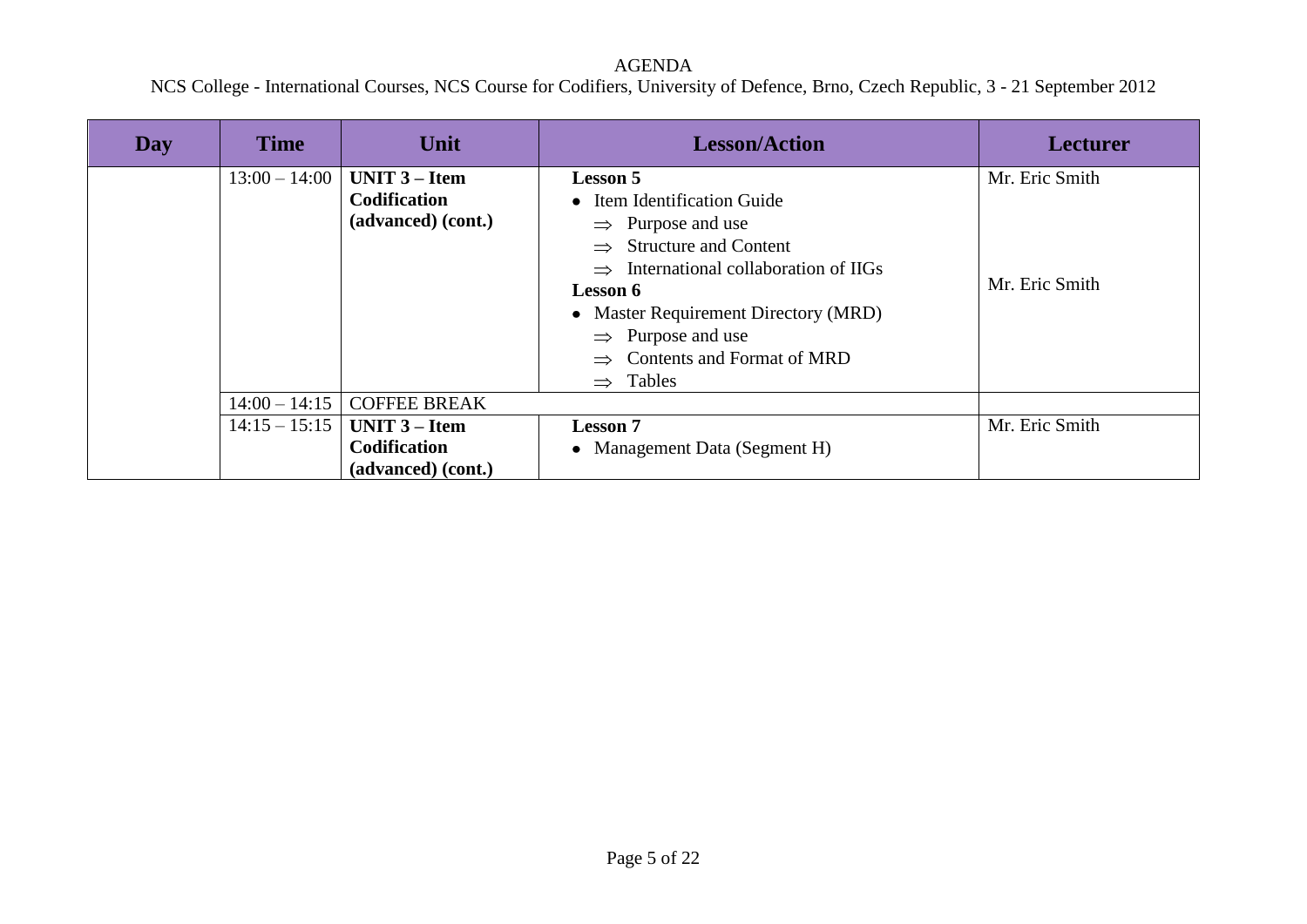| Day         | <b>Time</b>     | <b>Unit</b>                  | <b>Lesson/Action</b>                              | <b>Lecturer</b>      |
|-------------|-----------------|------------------------------|---------------------------------------------------|----------------------|
|             |                 |                              |                                                   |                      |
| Wednesday,  | $08:00 - 09:00$ | $\triangle$ Exercise         | • Item codification in practice                   | Mr. Jiří Dušil       |
| 5 September |                 |                              | Determine INC                                     | Mr. Miroslav Moravec |
|             |                 |                              | Determine NSC                                     |                      |
|             |                 |                              | Prepare Segment A Data                            |                      |
|             |                 |                              | Prepare Segment B Data                            |                      |
|             |                 |                              | Prepare Segment C Data<br>$\Rightarrow$           |                      |
|             | $09:00 - 09:05$ | <b>BREAK</b>                 |                                                   |                      |
|             | $09:05 - 10:05$ | $\triangle$ Exercise (cont.) | • Item codification in practice                   | Mr. Jiří Dušil       |
|             |                 |                              | <b>Reference Method</b><br>$\Rightarrow$          | Mr. Miroslav Moravec |
|             | $10:05 - 10:30$ | <b>COFFEE BREAK</b>          |                                                   |                      |
|             | $10:30 - 11:30$ | $\triangle$ Exercise (cont.) | Item codification in practice<br>$\bullet$        | Mr. Jiří Dušil       |
|             |                 |                              | Descriptive Method $-$ Type 1<br>$\Rightarrow$    | Mr. Miroslav Moravec |
|             | $11:30 - 13:00$ | <b>LUNCH</b>                 |                                                   |                      |
|             | $13:00 - 14:00$ | $\triangle$ Exercise (cont.) | • Item codification in practice                   | Mr. Jiří Dušil       |
|             |                 |                              | Descriptive Method – Type 1A, 1B<br>$\Rightarrow$ | Mr. Miroslav Moravec |
|             | $14:00 - 14:15$ | <b>COFFEE BREAK</b>          |                                                   |                      |
|             | $14:15 - 15:15$ | $\triangle$ Exercise (cont.) | Item codification in practice<br>$\bullet$        | Mr. Jiří Dušil       |
|             |                 |                              | Descriptive Method – Type 1A, 1B<br>$\Rightarrow$ | Mr. Miroslav Moravec |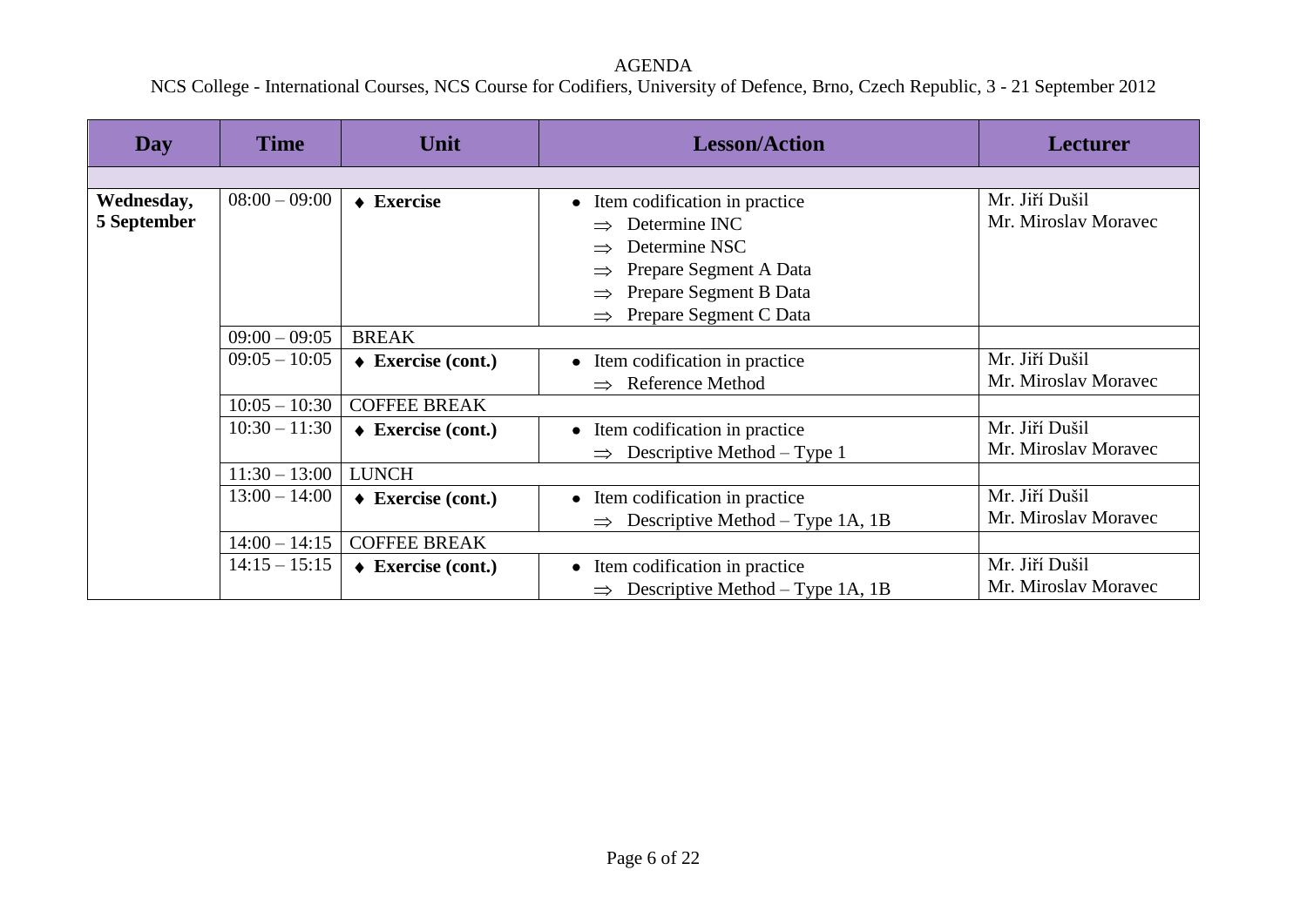| Day                             | <b>Time</b>     | Unit                                                                                   | <b>Lesson/Action</b>                                                                                     | Lecturer |
|---------------------------------|-----------------|----------------------------------------------------------------------------------------|----------------------------------------------------------------------------------------------------------|----------|
| Thursday,<br><b>6 September</b> | $08:00 - 16:00$ | Visit to the<br>$\bullet$<br><b>Military Depot of</b><br>Repairable<br><b>Material</b> | • Information System for Logistics of the Czech<br>MoD and Armed Forces in practice<br>• Depot excursion |          |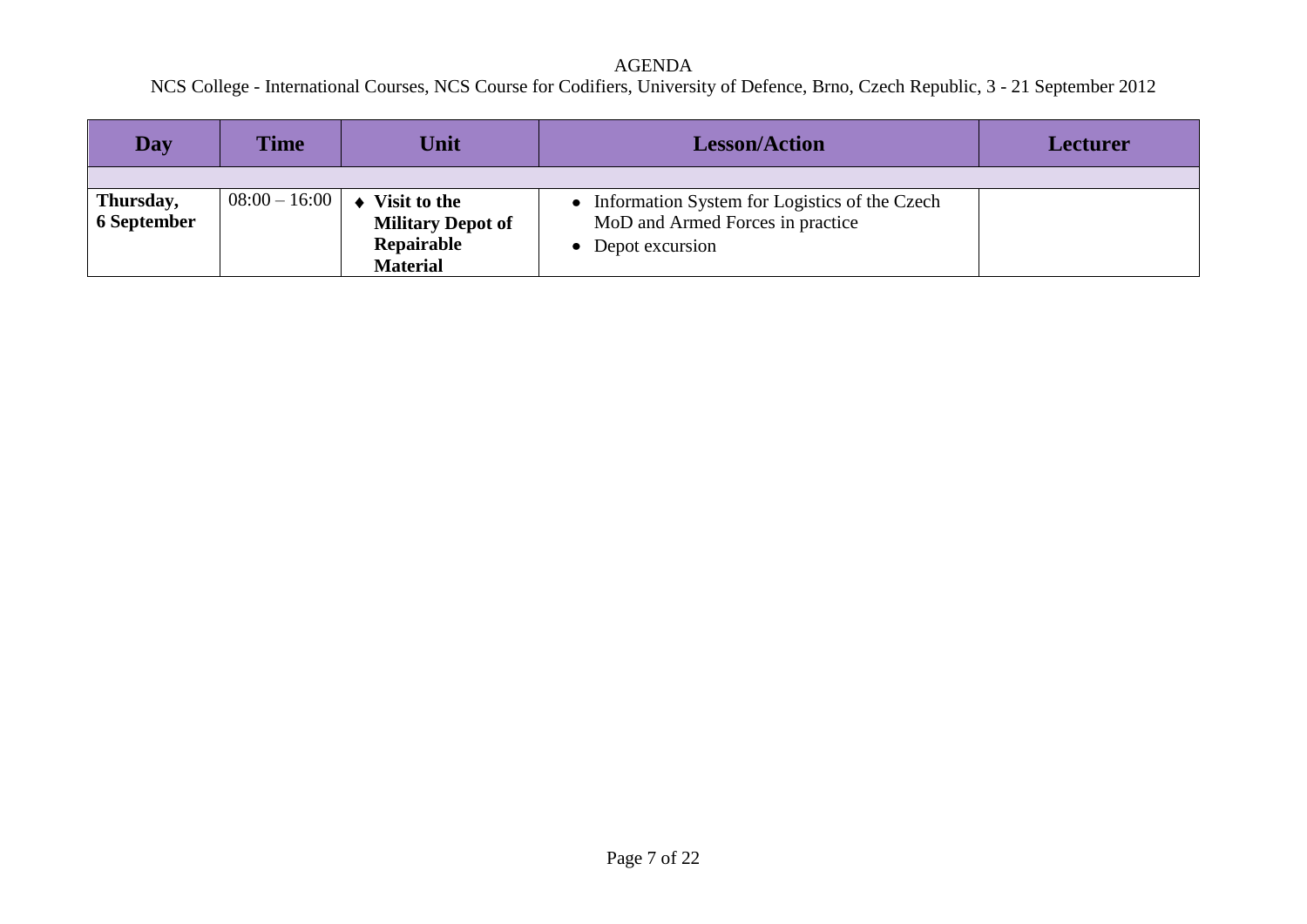| Day         | Time            | Unit                            | <b>Lesson/Action</b>                          | <b>Lecturer</b>      |
|-------------|-----------------|---------------------------------|-----------------------------------------------|----------------------|
|             |                 |                                 |                                               |                      |
| Friday,     | $08:00 - 09:00$ | $\triangleleft$ UNIT 4 –        | <b>Lesson 1</b>                               | Mrs. Radka Lopourová |
| 7 September |                 | Logistical                      | • Selected logistical technologies            |                      |
|             |                 | technologies                    | Just in time philosophy<br>$\Rightarrow$      |                      |
|             |                 |                                 | Technologies of automatic identification (bar |                      |
|             |                 |                                 | coding, RFID)                                 |                      |
|             | $09:00 - 09:05$ | <b>BREAK</b>                    |                                               |                      |
|             | $09:05 - 10:05$ | $\triangle$ UNIT 5 –            | <b>Lesson 1</b>                               | Mrs. Radka Lopourová |
|             |                 | <b>Distribution</b>             | • Distribution logistics main tasks           | Col. Zbyšek Korecki  |
|             |                 | logistics                       | • Military Logistics Cargo Distribution       |                      |
|             |                 |                                 | Management                                    |                      |
|             |                 |                                 | Distribution centre role in the framework of  |                      |
|             |                 |                                 | material distribution                         |                      |
|             | $10:05 - 10:30$ | <b>COFFEE BREAK</b>             |                                               |                      |
|             | $10:30 - 11:30$ | $\rightarrow$ UNIT 6 – Military | • Questions & Answers                         | Col. Zbyšek Korecki  |
|             |                 | logistics                       |                                               |                      |
|             | $11:30 - 13:00$ | <b>LUNCH</b>                    |                                               |                      |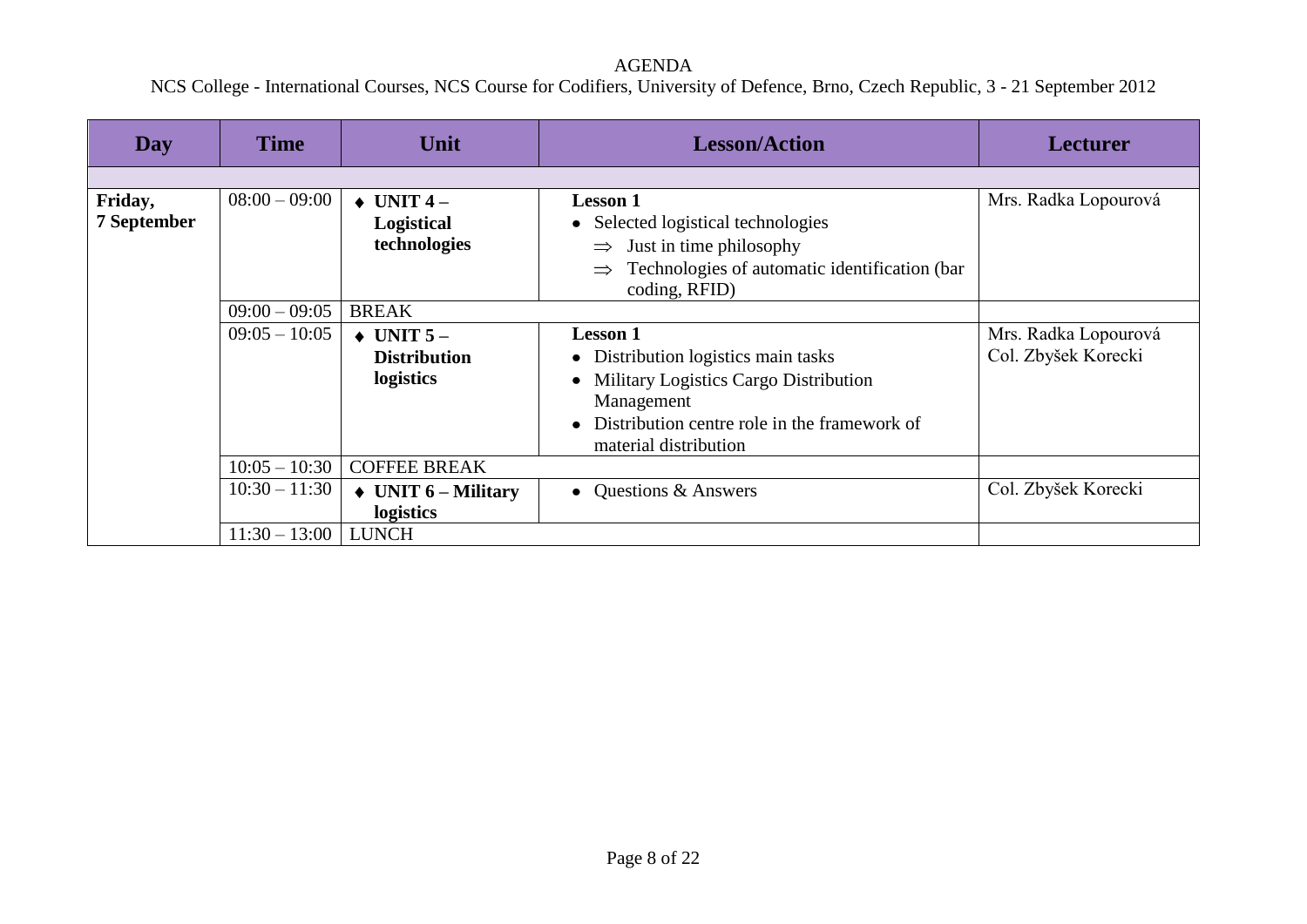| Day                     | <b>Time</b>                                           | Unit                                                                                                                          | <b>Lesson/Action</b>                                                                                                                                                                                                                                                                                     | <b>Lecturer</b>   |
|-------------------------|-------------------------------------------------------|-------------------------------------------------------------------------------------------------------------------------------|----------------------------------------------------------------------------------------------------------------------------------------------------------------------------------------------------------------------------------------------------------------------------------------------------------|-------------------|
|                         |                                                       |                                                                                                                               |                                                                                                                                                                                                                                                                                                          |                   |
| Monday,<br>10 September | $08:00 - 09:00$                                       | $\triangle$ UNIT 7 –<br><b>International</b><br><b>Operation of the</b><br><b>NCS</b>                                         | <b>Lesson 1</b><br>• Introduction<br>$\Rightarrow$ Basic terms<br>• Input transactions<br><b>Output transactions</b>                                                                                                                                                                                     | Mr. Roman Voříšek |
|                         | $09:00 - 09:05$<br>$09:05 - 10:05$<br>$10:05 - 10:30$ | <b>BREAK</b><br>$\triangle$ UNIT 7 –<br><b>International</b><br><b>Operation of the</b><br>NCS (cont.)<br><b>COFFEE BREAK</b> | Lesson 1 (cont.)<br>• Identification part<br>Data part<br>$\bullet$<br>• Segments                                                                                                                                                                                                                        | Mr. Roman Voříšek |
|                         | $10:30 - 11:30$                                       | $\triangle$ UNIT 7 –<br><b>International</b><br><b>Operation of the</b><br>NCS (cont.)                                        | <b>Lesson 2</b><br>• Interrogation by NATO Item Identification<br>$Number - LTI$<br>Overview (purpose, requirements)<br>Possible output transaction<br>Input validation control<br>Processing study<br>$\Rightarrow$<br>Exercise (creation of the transaction LTI,<br>processing of the transaction LTI) | Mr. Roman Voříšek |
|                         | $11:30 - 13:00$                                       | <b>LUNCH</b>                                                                                                                  |                                                                                                                                                                                                                                                                                                          |                   |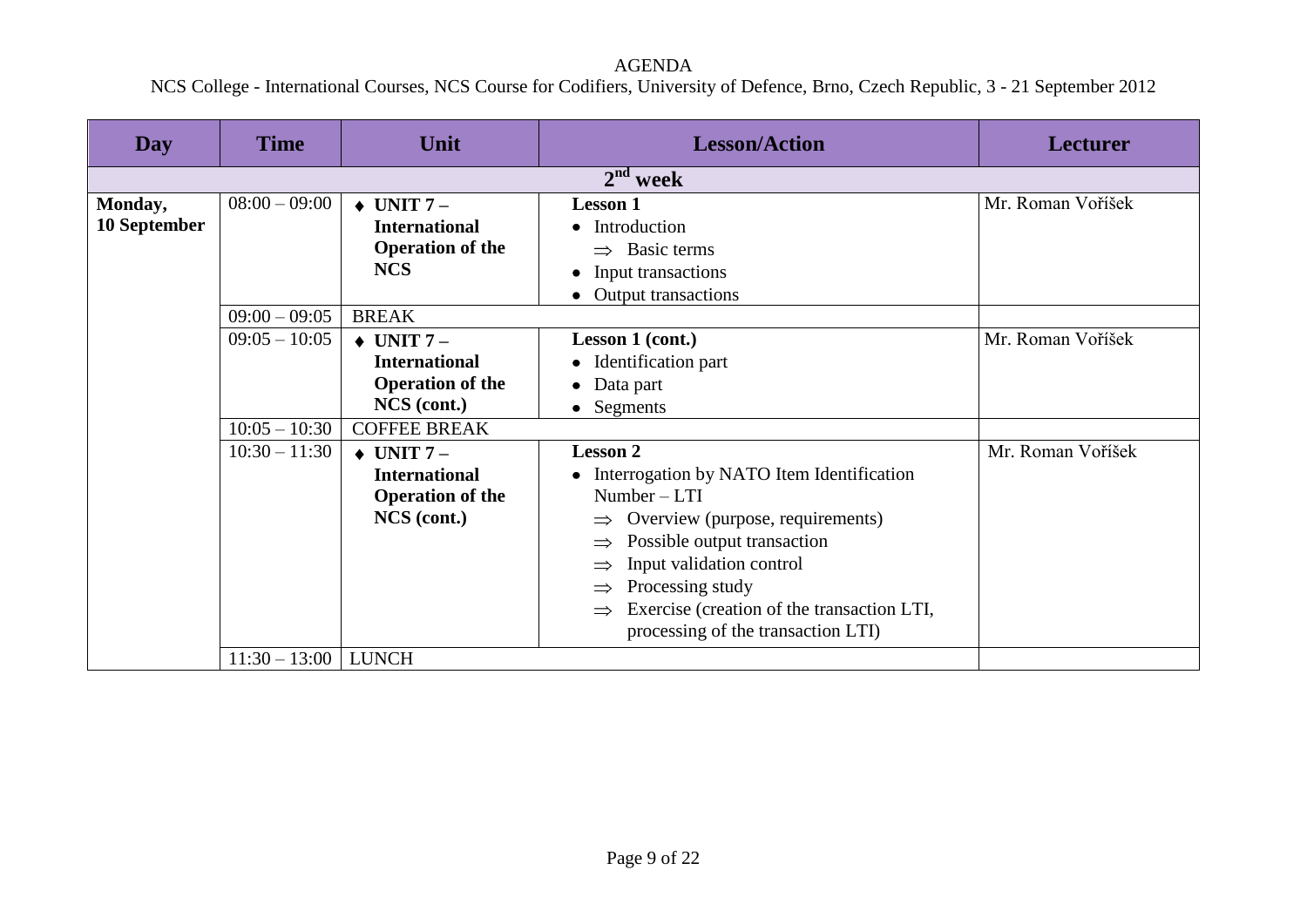| Day | <b>Time</b>     | Unit                     | <b>Lesson/Action</b>                                       | <b>Lecturer</b> |
|-----|-----------------|--------------------------|------------------------------------------------------------|-----------------|
|     | $13:00 - 14:00$ | $\triangleleft$ UNIT 7 – | <b>Lesson 3</b>                                            | Mr. Jiří Dušil  |
|     |                 | <b>International</b>     | • Requests for New Codification Items of Supply            |                 |
|     |                 | <b>Operation of the</b>  | Codification and Registration of a User –<br>$\Rightarrow$ |                 |
|     |                 | NCS (cont.)              | <b>LSA</b>                                                 |                 |
|     |                 |                          | - Overview (purpose, requirements)                         |                 |
|     |                 |                          | - Codification Process Flow                                |                 |
|     |                 |                          | - Possible output transactions (KRT, KAT,                  |                 |
|     |                 |                          | <b>KRE, KRU, K27)</b>                                      |                 |
|     |                 |                          | - Input validation control                                 |                 |
|     |                 |                          | - Processing study                                         |                 |
|     | $14:00 - 14:15$ | <b>COFFEE BREAK</b>      |                                                            |                 |
|     | $14:15 - 15:15$ | $\triangle$ UNIT 7 –     | Lesson 3 (cont.)                                           | Mr. Jiří Dušil  |
|     |                 | <b>International</b>     | • Requests for New Codification Items of Supply            |                 |
|     |                 | <b>Operation of the</b>  | $\Rightarrow$ Codification and Registration of a User –    |                 |
|     |                 | NCS (cont.)              | <b>LSA</b>                                                 |                 |
|     |                 |                          | - Exercise (creation of the transaction LSA,               |                 |
|     |                 |                          | processing of the transaction LSA)                         |                 |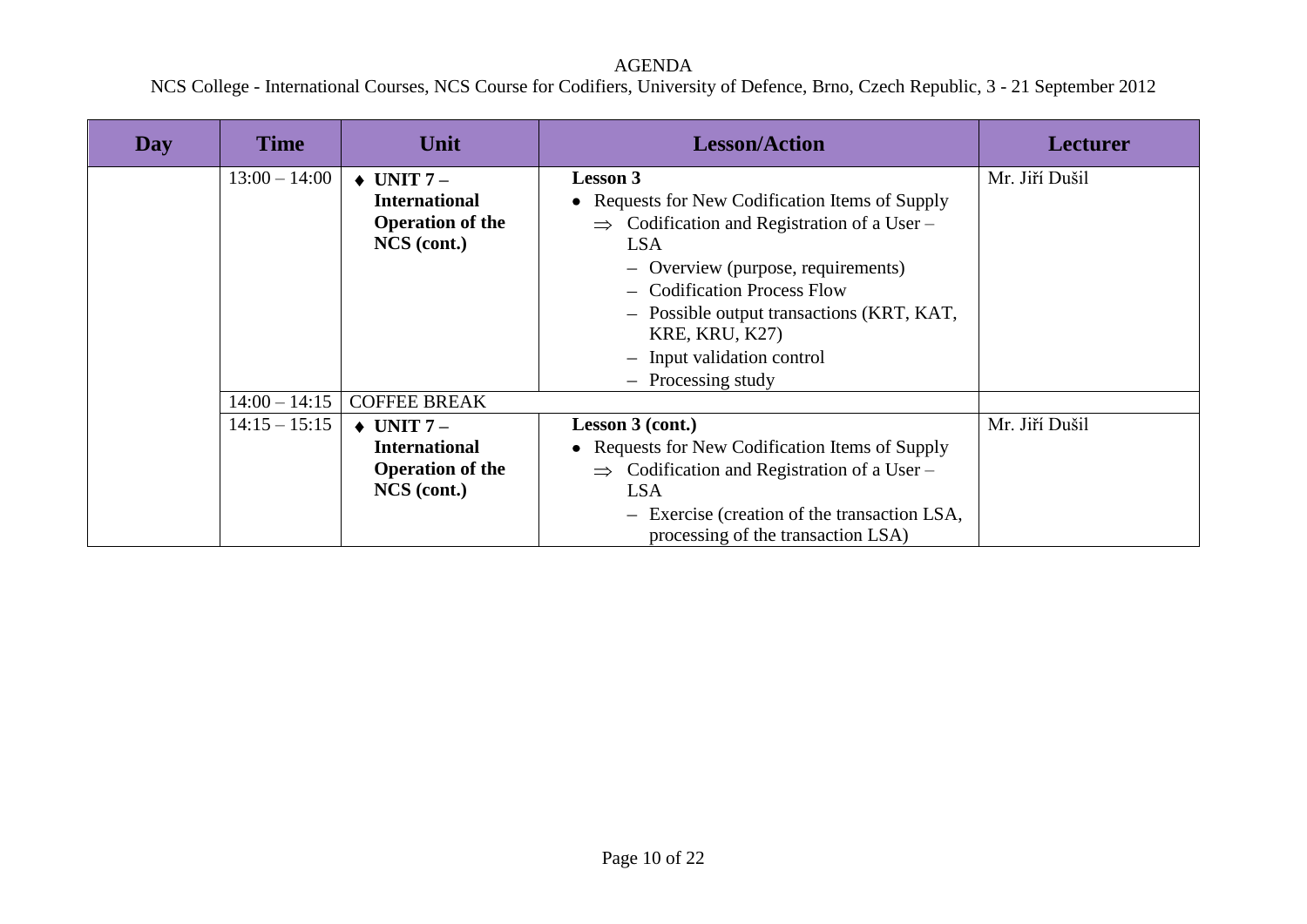| Day          | <b>Time</b>           | Unit                        | <b>Lesson/Action</b>                                                               | <b>Lecturer</b>   |
|--------------|-----------------------|-----------------------------|------------------------------------------------------------------------------------|-------------------|
|              |                       |                             |                                                                                    |                   |
| Tuesday,     | $08:00 - 09:00$       | $\triangleleft$ UNIT 7 –    | Lesson 3 (cont.)                                                                   | Mr. Jiří Dušil    |
| 11 September |                       | <b>International</b>        | • Requests for New Codification Items of Supply                                    |                   |
|              |                       | <b>Operation of the</b>     | $\Rightarrow$ Codification and Registration of a User –                            |                   |
|              |                       | NCS (cont.)                 | <b>LSA</b>                                                                         |                   |
|              |                       |                             | - Exercise (creation of the transaction LSA,<br>processing of the transaction LSA) |                   |
|              | $09:00 - 09:05$       | <b>BREAK</b>                |                                                                                    |                   |
|              | $09:05 - 10:05$       | $\triangle$ UNIT 7 –        | Lesson 3 (cont.)                                                                   | Mr. Jiří Dušil    |
|              |                       | <b>International</b>        | • Requests for New Codification Items of Supply                                    |                   |
|              |                       | <b>Operation of the</b>     | $\Rightarrow$ Codification and Registration of a User –                            |                   |
|              |                       | NCS (cont.)                 | <b>LSA</b>                                                                         |                   |
|              |                       |                             | - Exercise (creation of the transaction LSA,                                       |                   |
|              |                       |                             | processing of the transaction LSA)                                                 |                   |
|              | $10:05 - 10:30$       | <b>COFFEE BREAK</b>         |                                                                                    |                   |
|              | $10:30 - 11:30$       | UNIT $7-$                   | <b>Lesson 4</b>                                                                    | Mr. Roman Voříšek |
|              |                       | <b>International</b>        | • Maintenance Operations on Items of Supply                                        |                   |
|              |                       | <b>Operation of the NCS</b> | Registration of user - LAU<br>$\Rightarrow$                                        |                   |
|              |                       | (cont.)                     | - Overview (purpose, requirements)                                                 |                   |
|              |                       |                             | - Possible output transaction (KAU, KAT,                                           |                   |
|              |                       |                             | KRE, KRU)                                                                          |                   |
|              |                       |                             | Input validation control                                                           |                   |
|              |                       |                             | - Processing study                                                                 |                   |
|              |                       |                             | Exercise (creation of the transaction LAU,                                         |                   |
|              |                       |                             | processing of the transaction LAU)                                                 |                   |
|              | $11:30 - 13:00$ LUNCH |                             |                                                                                    |                   |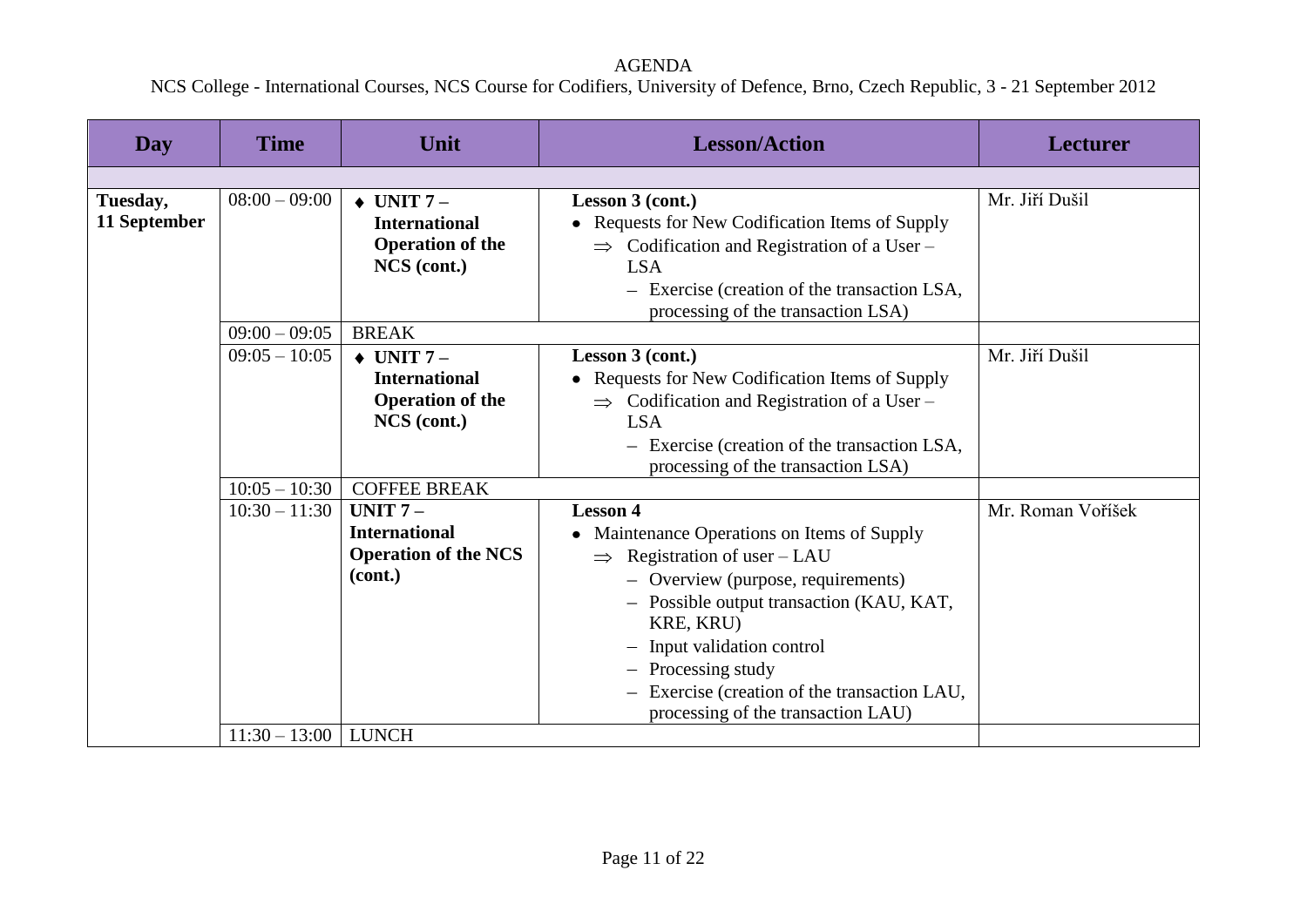| Day | <b>Time</b>     | Unit                        | <b>Lesson/Action</b>                                        | <b>Lecturer</b>   |
|-----|-----------------|-----------------------------|-------------------------------------------------------------|-------------------|
|     | $13:00 - 14:00$ | UNIT $7-$                   | Lesson 4 (cont.)                                            | Mr. Roman Voříšek |
|     |                 | <b>International</b>        | Maintenance Operations on Items of Supply                   |                   |
|     |                 | <b>Operation of the NCS</b> | Withdrawal of user registration - LDU<br>$\Rightarrow$      |                   |
|     |                 | (cont.)                     | - Overview (purpose, requirements)                          |                   |
|     |                 |                             | - Possible output transaction (KDU, KRE,<br>KRU)            |                   |
|     |                 |                             | - Input validation control                                  |                   |
|     |                 |                             | - Processing study                                          |                   |
|     |                 |                             | - Exercise (creation of the transaction LDU,                |                   |
|     |                 |                             | processing of the transaction LDU)                          |                   |
|     | $14:00 - 14:15$ | <b>COFFEE BREAK</b>         |                                                             |                   |
|     | $14:15 - 15:15$ | UNIT $7-$                   | <b>Lesson 5</b>                                             | Mr. Jiří Dušil    |
|     |                 | <b>International</b>        | • Maintenance Operations on Items of Supply                 |                   |
|     |                 | <b>Operation of the NCS</b> | Add/Delete/Change reference(s) and related<br>$\Rightarrow$ |                   |
|     |                 | (cont.)                     | codes - LAR/LDR/LCR, multiple DIC LMD                       |                   |
|     |                 |                             | - Overview (purpose, requirements)                          |                   |
|     |                 |                             | - Possible output transaction                               |                   |
|     |                 |                             | (KAR/KDR/KCR, KRE, KRU)                                     |                   |
|     |                 |                             | - Input validation control                                  |                   |
|     |                 |                             | - Processing study                                          |                   |
|     |                 |                             | - Exercise (creation of the transaction                     |                   |
|     |                 |                             | LAR/LDR/LCR, processing of the                              |                   |
|     |                 |                             | transaction LAR/LDR(LCR)                                    |                   |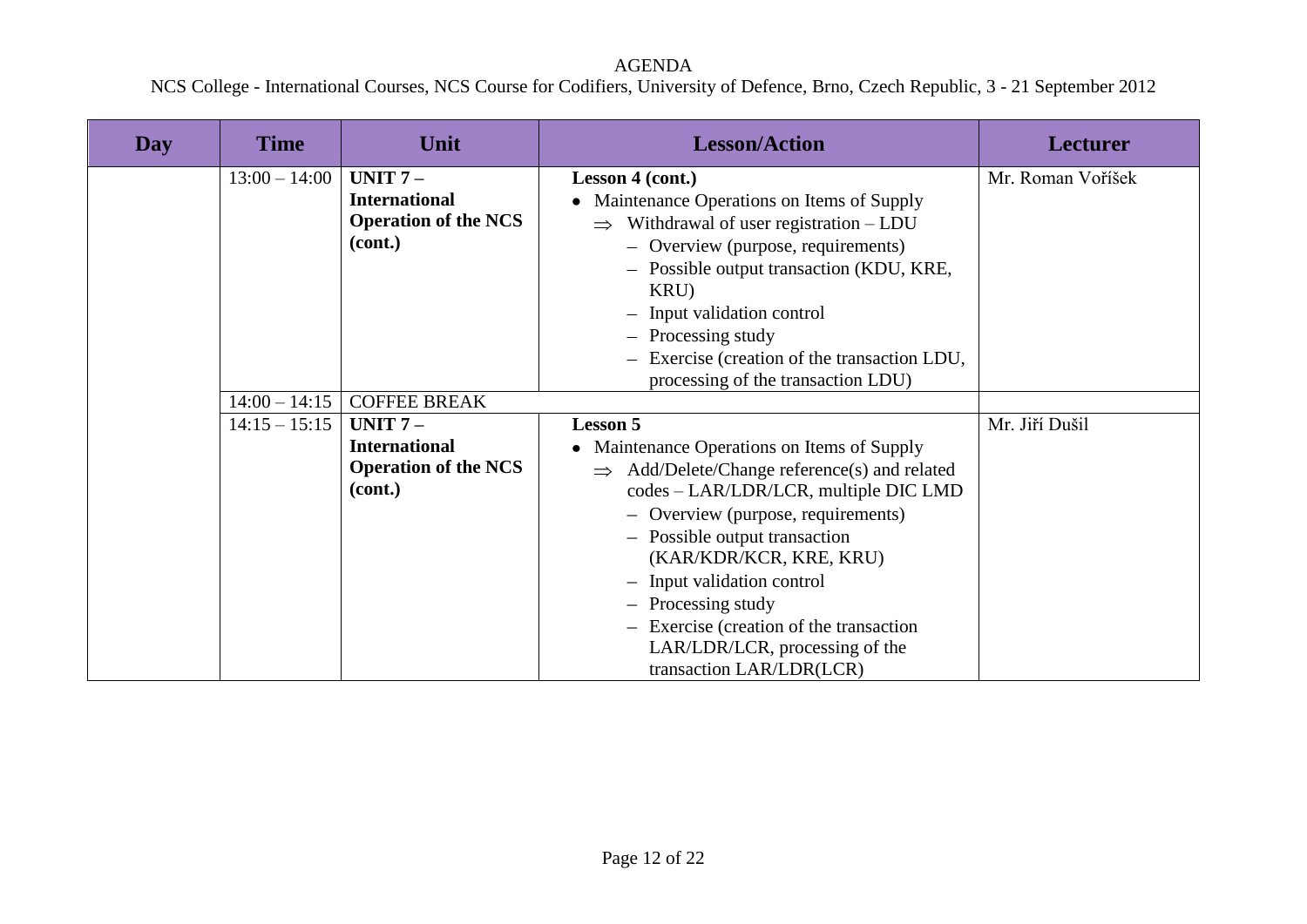AGENDA NCS College - International Courses, NCS Course for Codifiers, University of Defence, Brno, Czech Republic, 3 - 21 September 2012

| Day                        | <b>Time</b>     | Unit                                                                                       | <b>Lesson/Action</b>                                                                                                                                                                                                                                                                                                     | <b>Lecturer</b>                  |
|----------------------------|-----------------|--------------------------------------------------------------------------------------------|--------------------------------------------------------------------------------------------------------------------------------------------------------------------------------------------------------------------------------------------------------------------------------------------------------------------------|----------------------------------|
|                            |                 |                                                                                            |                                                                                                                                                                                                                                                                                                                          |                                  |
| Wednesday,<br>12 September | $08:00 - 09:00$ | $\triangleleft$ UNIT 7 –<br><b>International</b><br><b>Operation of the</b><br>NCS (cont.) | Lesson 5 (cont.)<br>• Maintenance Operations on Items of Supply<br>$\Rightarrow$ Add/Delete/Change reference(s) and related<br>codes - LAR/LDR/LCR, multiple DIC LMD                                                                                                                                                     | Mr. Jiří Dušil                   |
|                            | $09:00 - 09:05$ | <b>BREAK</b>                                                                               |                                                                                                                                                                                                                                                                                                                          |                                  |
|                            | $09:05 - 10:05$ | $\triangle$ UNIT 7 –<br><b>International</b><br><b>Operation of the</b><br>NCS (cont.)     | Lesson 6<br>• Maintenance Operations on Items of Supply<br>$\Rightarrow$ Follow-Up Interrogations – LFN<br>- Overview (purpose, requirements)<br>- Follow-up actions<br>- Exercise<br><b>Lesson 7</b><br><b>Reinstatement of NATO Stock Numbers</b><br>$\Rightarrow$<br>- Overview (purpose, requirements)<br>- Exercise | Mr. Jiří Dušil<br>Mr. Jiří Dušil |
|                            | $10:05 - 10:30$ | <b>COFFEE BREAK</b>                                                                        |                                                                                                                                                                                                                                                                                                                          |                                  |
|                            | $10:30 - 11:30$ | $\triangle$ UNIT 7 –<br><b>International</b><br><b>Operation of the</b><br>NCS (cont.)     | <b>Lesson 8</b><br>• Maintenance Operations on Items of Supply<br>Cancellation of NATO Stock Numbers -<br>$\Rightarrow$<br>L23/K23<br>- Overview (purpose, requirements)<br>$-$ NATO Form AC/135-No 23                                                                                                                   | Mr. Jiří Dušil                   |
|                            | $11:30 - 13:00$ | <b>LUNCH</b>                                                                               |                                                                                                                                                                                                                                                                                                                          |                                  |
|                            | $13:00 - 14:00$ | $\triangle$ UNIT 7 –<br><b>International</b><br><b>Operation of the</b><br>NCS (cont.)     | Lesson 8 (cont.)<br>Cancellation of NATO Stock Numbers -<br>$\Rightarrow$<br>L23/K23<br>$-$ Exercise                                                                                                                                                                                                                     | Mr. Jiří Dušil                   |
|                            | $14:00 - 14:15$ | <b>COFFEE BREAK</b>                                                                        |                                                                                                                                                                                                                                                                                                                          |                                  |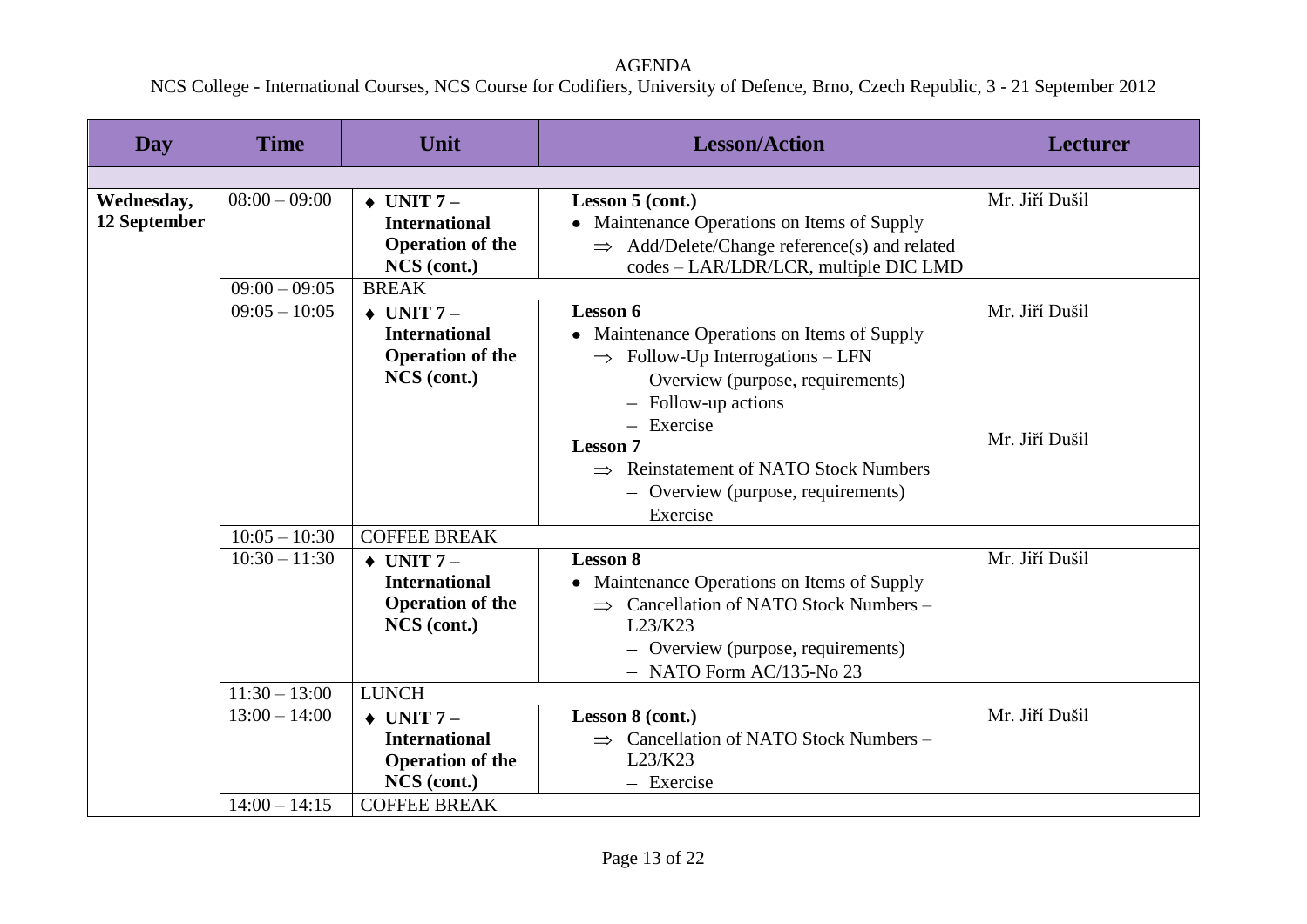| <b>Day</b> | <b>Time</b>     | Unit                    | <b>Lesson/Action</b>                               | <b>Lecturer</b> |
|------------|-----------------|-------------------------|----------------------------------------------------|-----------------|
|            | $14:15 - 15:15$ | $\rightarrow$ UNIT 7 –  | <b>Lesson 8 (cont.)</b>                            | Mr. Jiří Dušil  |
|            |                 | <b>International</b>    | $\Rightarrow$ Cancellation of NATO Stock Numbers – |                 |
|            |                 | <b>Operation of the</b> | L23/K23                                            |                 |
|            |                 | NCS (cont.)             | - Exercise                                         |                 |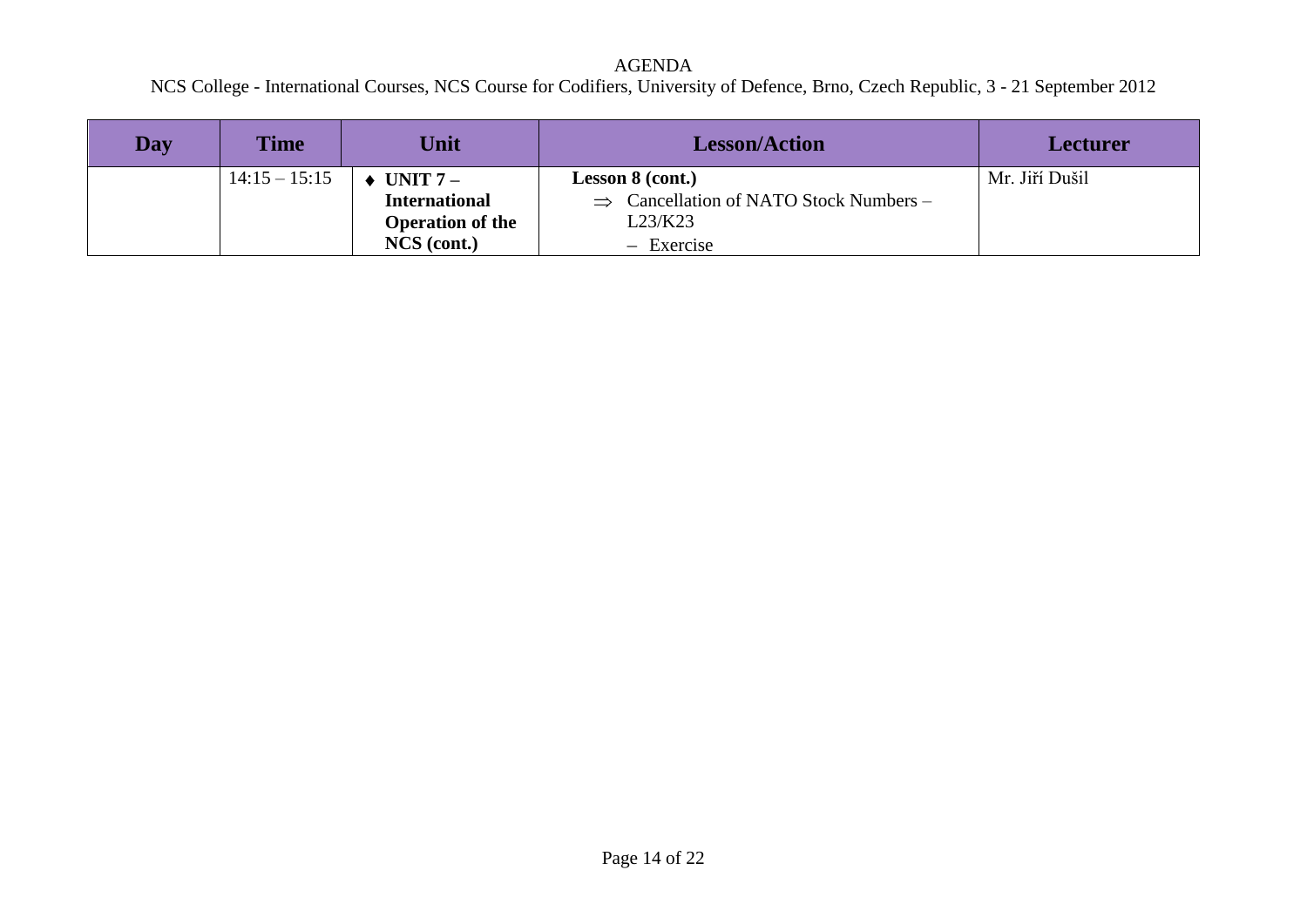| Day          | <b>Time</b>     | Unit                         | <b>Lesson/Action</b>                              | <b>Lecturer</b> |
|--------------|-----------------|------------------------------|---------------------------------------------------|-----------------|
|              |                 |                              |                                                   |                 |
| Thursday,    | $08:00 - 09:00$ | $\triangleleft$ UNIT 7 –     | <b>Lesson 9</b>                                   | Mr. Jiří Dušil  |
| 13 September |                 | <b>International</b>         | • Review Session – International Operation of the |                 |
|              |                 | <b>Operation of the</b>      | <b>NCS</b>                                        |                 |
|              |                 | NCS (cont.)                  |                                                   |                 |
|              | $09:00 - 09:05$ | <b>BREAK</b>                 |                                                   |                 |
|              | $09:05 - 10:05$ | $\triangleleft$ UNIT 7 –     | Lesson 9 (cont.)                                  | Mr. Jiří Dušil  |
|              |                 | <b>International</b>         | • Review Session – International Operation of the |                 |
|              |                 | <b>Operation of the</b>      | <b>NCS</b>                                        |                 |
|              |                 | NCS (cont.)                  |                                                   |                 |
|              | $10:05 - 10:30$ | <b>COFFEE BREAK</b>          |                                                   |                 |
|              | $10:30 - 11:30$ | $\triangleleft$ UNIT 7 –     | Lesson 9 (cont.)                                  | Mr. Jiří Dušil  |
|              |                 | <b>International</b>         | • Review Session – International Operation of the |                 |
|              |                 | <b>Operation of the</b>      | <b>NCS</b>                                        |                 |
|              |                 | NCS (cont.)                  |                                                   |                 |
|              | $11:30 - 13:00$ | <b>LUNCH</b>                 |                                                   |                 |
|              | $13:00 - 18:00$ | $\blacklozenge$ Visit to the |                                                   |                 |
|              |                 | <b>International</b>         |                                                   |                 |
|              |                 | <b>Engineering Fair</b>      |                                                   |                 |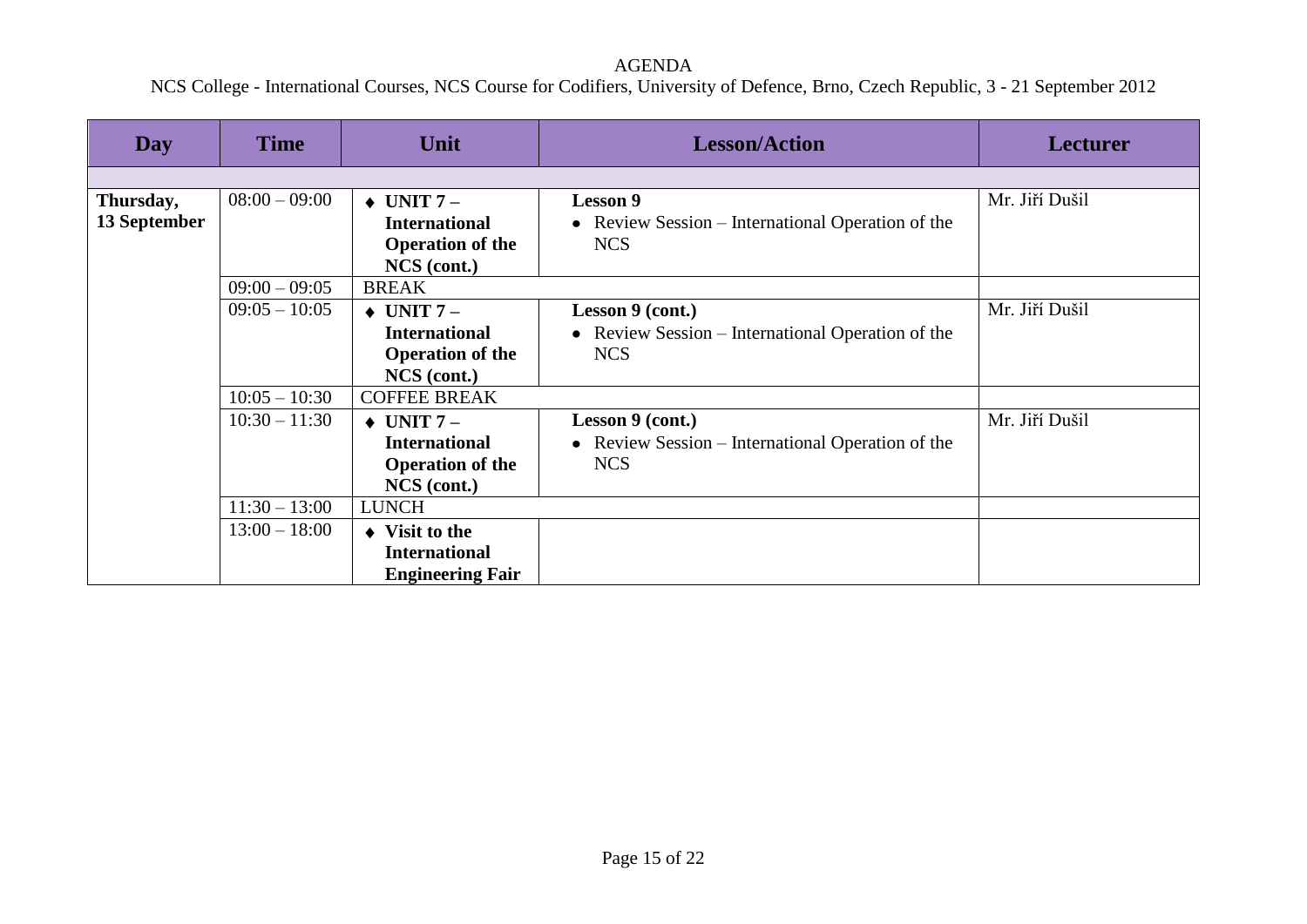| Day          | <b>Time</b>     | Unit                     | <b>Lesson/Action</b>                             | <b>Lecturer</b>   |
|--------------|-----------------|--------------------------|--------------------------------------------------|-------------------|
|              |                 |                          |                                                  |                   |
| Friday,      | $08:00 - 09:00$ | $\triangle$ UNIT 7 –     | <b>Lesson 10</b>                                 | Mr. Jiří Dušil    |
| 14 September |                 | <b>International</b>     | • NATO Mail Box System (NMBS)                    |                   |
|              |                 | <b>Operation of the</b>  | <b>NMBS</b> Overview<br>$\Rightarrow$            |                   |
|              |                 | NCS (cont.)              | NMBS in practice<br>$\Rightarrow$                |                   |
|              | $09:00 - 09:05$ | <b>BREAK</b>             |                                                  |                   |
|              | $09:05 - 10:05$ | $\rightarrow$ UNIT 7 –   | <b>Lesson 11</b>                                 | Mr. Roman Voříšek |
|              |                 | <b>International</b>     | • Update of NMCRL                                |                   |
|              |                 | <b>Operation of the</b>  | <b>KFF</b><br>$\Rightarrow$                      |                   |
|              |                 | NCS (cont.)              | <b>KHN</b><br>$\Rightarrow$                      |                   |
|              |                 |                          | <b>Lesson 12</b>                                 | Mr. Roman Voříšek |
|              |                 |                          | Periodical Reports (ESR1, ESR2)<br>$\Rightarrow$ |                   |
|              | $10:05 - 10:30$ | <b>COFFEE BREAK</b>      |                                                  |                   |
|              | $10:30 - 11:30$ | $\triangleleft$ UNIT 7 – | Questions & Answers<br>$\bullet$                 | Mr. Jiří Dušil    |
|              |                 | <b>International</b>     |                                                  |                   |
|              |                 | <b>Operation of the</b>  |                                                  |                   |
|              |                 | NCS (cont.)              |                                                  |                   |
|              | $11:30 - 13:00$ | <b>LUNCH</b>             |                                                  |                   |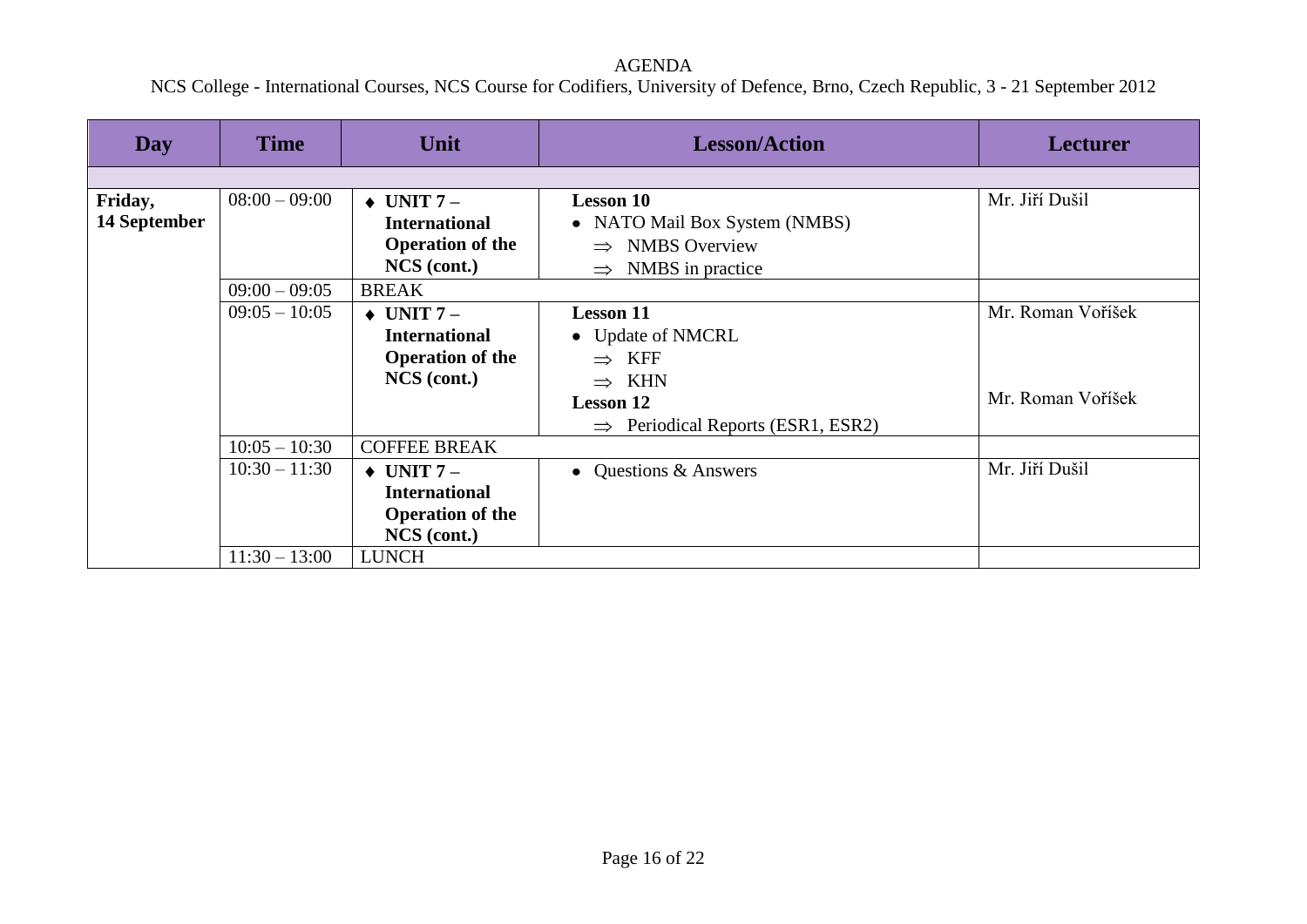| <b>Day</b>              | <b>Time</b>                        | Unit                                                                                   | <b>Lesson/Action</b>                                                                                                                                                                                                                            | <b>Lecturer</b>                              |  |  |
|-------------------------|------------------------------------|----------------------------------------------------------------------------------------|-------------------------------------------------------------------------------------------------------------------------------------------------------------------------------------------------------------------------------------------------|----------------------------------------------|--|--|
|                         | $3rd$ week                         |                                                                                        |                                                                                                                                                                                                                                                 |                                              |  |  |
| Monday,<br>17 September | $08:00 - 09:00$                    | $\triangleleft$ The NCS in the<br><b>Czech Republic</b>                                | • NCB structure<br>• Legislation<br>• Object of codification<br>$\Rightarrow$ Types of items                                                                                                                                                    | Mr. Adam Pustějovský                         |  |  |
|                         |                                    |                                                                                        | Subjects participating<br>$\Rightarrow$ Duties and responsibilities                                                                                                                                                                             |                                              |  |  |
|                         | $09:00 - 09:05$<br>$09:05 - 10:05$ | <b>BREAK</b><br>$\triangleleft$ The NCS in the<br><b>Czech Republic</b><br>(cont.)     | • Codification process<br>$\Rightarrow$ De-central acquisition<br>$\Rightarrow$ Central acquisition                                                                                                                                             | Mr. Adam Pustějovský                         |  |  |
|                         | $10:05 - 10:30$<br>$10:30 - 11:30$ | <b>COFFEE BREAK</b><br>$\triangleleft$ The Future of<br><b>Codification</b>            | • NCS Transformation Steering Group -<br>Information<br>• FLIS Transformation                                                                                                                                                                   | Mr. Adam Pustějovský<br>Mr. Chris Nozicka    |  |  |
|                         | $11:30 - 13:00$<br>$13:00 - 14:00$ | <b>LUNCH</b><br>$\triangleleft$ The Future of<br>Codification<br>(cont.)               | $\bullet$ eOTD<br>Overview<br>$\Rightarrow$<br><b>Benefits</b><br>ISO 22745<br><b>ISO 8000</b><br>$\Rightarrow$<br>• eOTD demonstration                                                                                                         | Mr. Miroslav Padalík                         |  |  |
|                         | $14:00 - 14:15$<br>$14:15 - 15:15$ | <b>COFFEE BREAK</b><br>$\triangleleft$ The Future of<br><b>Codification</b><br>(cont.) | • Codification of Service<br>Introduction<br>$\Rightarrow$<br>Why to Standardize and to Codify Services<br>$\Rightarrow$<br>Difficulties with Codification of Services<br><b>Expected Benefits of Codification of Services</b><br>$\Rightarrow$ | Mr. Adam Pustějovský<br>Mr. Miroslav Padalík |  |  |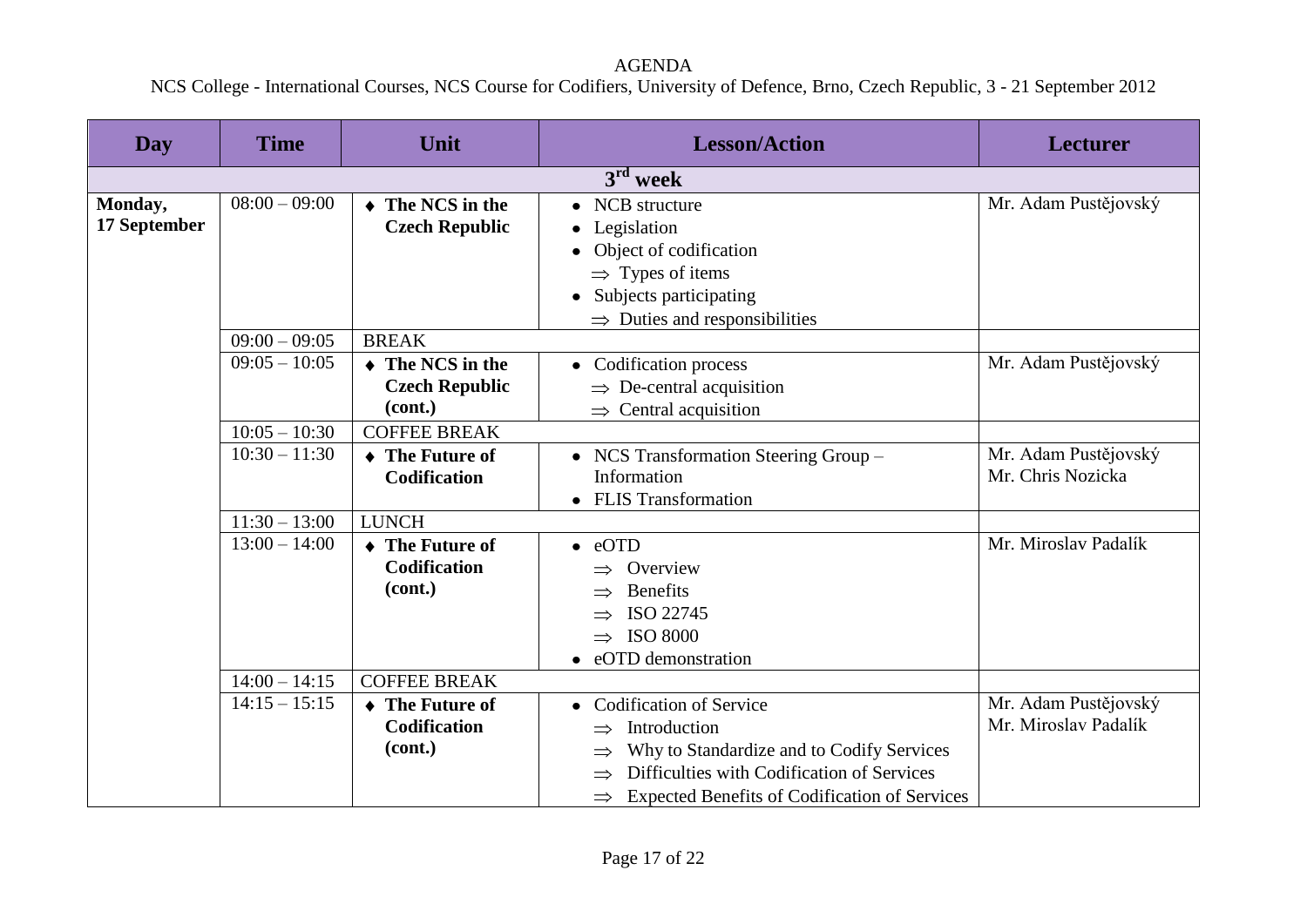| Day                 | <b>Time</b>     | Unit                           | <b>Lesson/Action</b>                    | <b>Lecturer</b>        |
|---------------------|-----------------|--------------------------------|-----------------------------------------|------------------------|
|                     |                 |                                |                                         |                        |
| Tuesday,            | $08:00 - 09:40$ | $\triangleleft$ Commercial NCS | • MC CATALOGUE Overview & Demonstration | <b>AURA</b>            |
| <b>18 September</b> |                 | Applications –                 |                                         | Mr. Miroslav Padalík   |
|                     |                 | <b>Introduction and</b>        |                                         | Mr. Jakub Krahula      |
|                     |                 | <b>Demonstration</b>           |                                         |                        |
|                     | $09:40 - 10:15$ | <b>COFFEE BREAK</b>            |                                         |                        |
|                     | $10:15 - 11:55$ | ♦ Commercial NCS               | • N-CORE NG Overview $&$ Demonstration  | <b>ESG</b>             |
|                     |                 | Applications –                 |                                         | Mr. Grabrie Hauschildt |
|                     |                 | <b>Introduction and</b>        |                                         |                        |
|                     |                 | <b>Demonstration</b>           |                                         |                        |
|                     | $11:55 - 13:30$ | <b>LUNCH</b>                   |                                         |                        |
|                     | $13:30 - 15:10$ | ♦ Commercial NCS               | • ISIS Overview & Demonstration         | Logica                 |
|                     |                 | Applications –                 |                                         | Mr. Daryl Shippey      |
|                     |                 | <b>Introduction and</b>        |                                         |                        |
|                     |                 | <b>Demonstration</b>           |                                         |                        |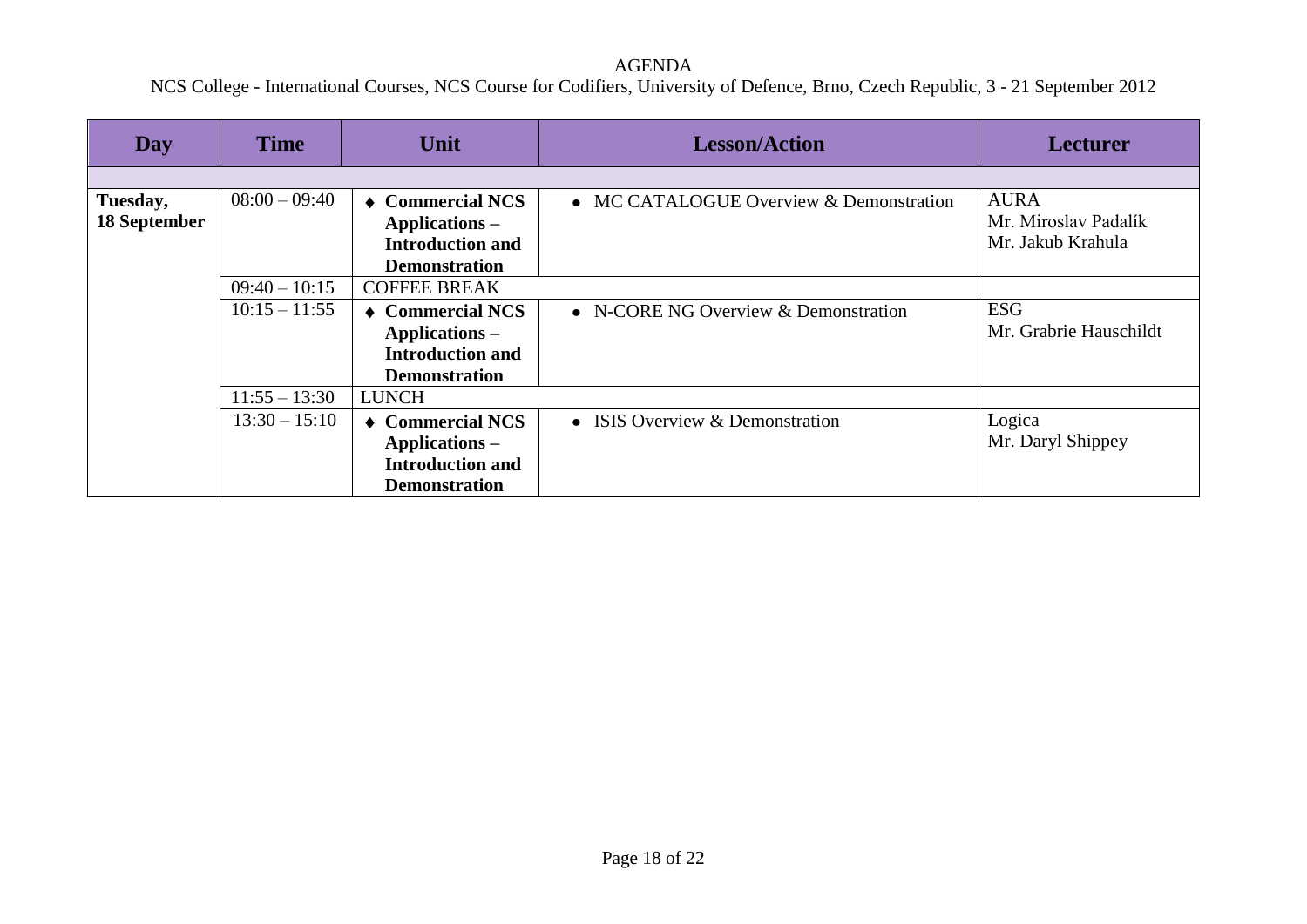| Day                        | <b>Time</b>     | Unit                                                                                                                              | <b>Lesson/Action</b>                                                                                | <b>Lecturer</b>                                          |
|----------------------------|-----------------|-----------------------------------------------------------------------------------------------------------------------------------|-----------------------------------------------------------------------------------------------------|----------------------------------------------------------|
|                            |                 |                                                                                                                                   |                                                                                                     |                                                          |
| Wednesday,<br>19 September | $08:00 - 09:00$ | ◆ Commercial NCS<br>Applications -<br><b>Practical Hands-</b><br>On                                                               | • MC CATALOGUE Practical Hands-On                                                                   | <b>AURA</b><br>Mr. Miroslav Padalík<br>Mr. Jakub Krahula |
|                            | $09:00 - 09:05$ | <b>BREAK</b>                                                                                                                      |                                                                                                     |                                                          |
|                            | $09:05 - 10:05$ | ◆ Commercial NCS<br>Applications -<br><b>Practical Hands-</b><br>On (cont.)                                                       | • N-CORE NG Practical Hands-On                                                                      | <b>ESG</b><br>Mr. Grabrie Hauschildt                     |
|                            | $10:05 - 10:30$ | <b>COFFEE BREAK</b>                                                                                                               |                                                                                                     |                                                          |
|                            | $10:30 - 11:30$ | ♦ Commercial NCS<br>Applications -<br><b>Practical Hands-</b><br>On (cont.)                                                       | • ISIS Practical Hands-On                                                                           | Logica<br>Mr. Daryl Shippey                              |
|                            | $11:30 - 13:00$ | <b>LUNCH</b>                                                                                                                      |                                                                                                     |                                                          |
|                            | $13:00 - 14:00$ | $\triangle$ International<br><b>Thematic</b><br><b>Presentation on</b><br><b>National</b><br><b>Cataloguing</b><br><b>Systems</b> | • NATO Codification System in Austria -<br>Implementation of the NCS in a non-NATO<br>Country       | <b>AUT NCB</b><br>Col. Werner Friedl                     |
|                            | $14:00 - 14:15$ | <b>COFFEE BREAK</b>                                                                                                               |                                                                                                     |                                                          |
|                            | $14:15 - 15:15$ | $\triangle$ International<br><b>Thematic</b><br><b>Presentation on</b><br><b>National</b><br><b>Cataloguing</b><br><b>Systems</b> | • Organisation of the NATO Codification in France<br>• Codification Services proposed by French NCB | <b>FRANCB</b><br>Mr. Pierre - Yves Gouriou               |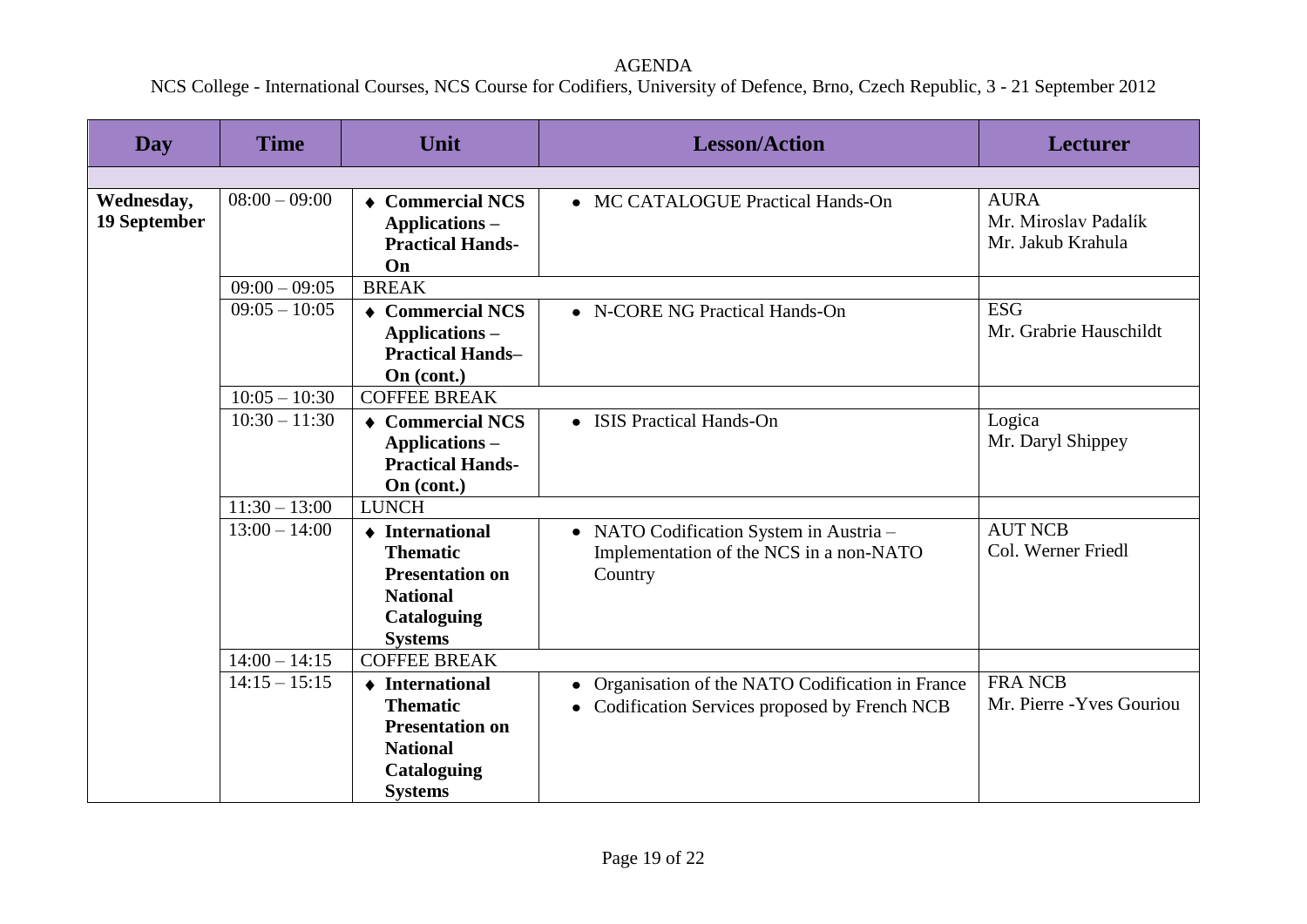| <b>Day</b>                | <b>Time</b>     | Unit                                                                                                                              | <b>Lesson/Action</b>                                 | <b>Lecturer</b>                                                     |
|---------------------------|-----------------|-----------------------------------------------------------------------------------------------------------------------------------|------------------------------------------------------|---------------------------------------------------------------------|
|                           |                 |                                                                                                                                   |                                                      |                                                                     |
| Thursday,<br>20 September | $08:00 - 09:00$ | $\triangle$ International<br><b>Thematic</b><br><b>Presentation on</b><br><b>National</b><br><b>Cataloguing</b><br><b>System</b>  | • NATO Codification System in the Slovak<br>Republic | <b>SVK NCB</b><br>Mr. Roman Bohuš                                   |
|                           | $09:00 - 09:05$ | <b>BREAK</b>                                                                                                                      |                                                      |                                                                     |
|                           | $09.05 - 10:05$ | $\triangle$ International<br><b>Thematic</b><br><b>Presentation on</b><br><b>National</b><br><b>Cataloguing</b><br><b>System</b>  | • NATO Codification System in the United<br>Kingdom  | <b>GBR NCB</b><br>Mr. Robert Spark                                  |
|                           | $10:05 - 10:30$ | <b>COFFEE BREAK</b>                                                                                                               |                                                      |                                                                     |
|                           | $10:30 - 11:30$ | $\triangle$ International<br><b>Thematic</b><br><b>Presentation on</b><br><b>National</b><br><b>Cataloguing</b><br><b>Systems</b> | • Discussion                                         | <b>AUT NCB</b><br><b>FRANCB</b><br><b>GBR NCB</b><br><b>SVK NCB</b> |
|                           | $11:30 - 13:00$ | <b>LUNCH</b>                                                                                                                      |                                                      |                                                                     |
|                           | $13:00 - 14:00$ | $\triangleleft$ The Future of<br><b>Codification</b><br>(cont.)                                                                   | • Defence Research Project for the Czech MoD         | Mr. Stanislav Rejman                                                |
|                           | $14:00 - 14:15$ | <b>BREAK</b>                                                                                                                      |                                                      |                                                                     |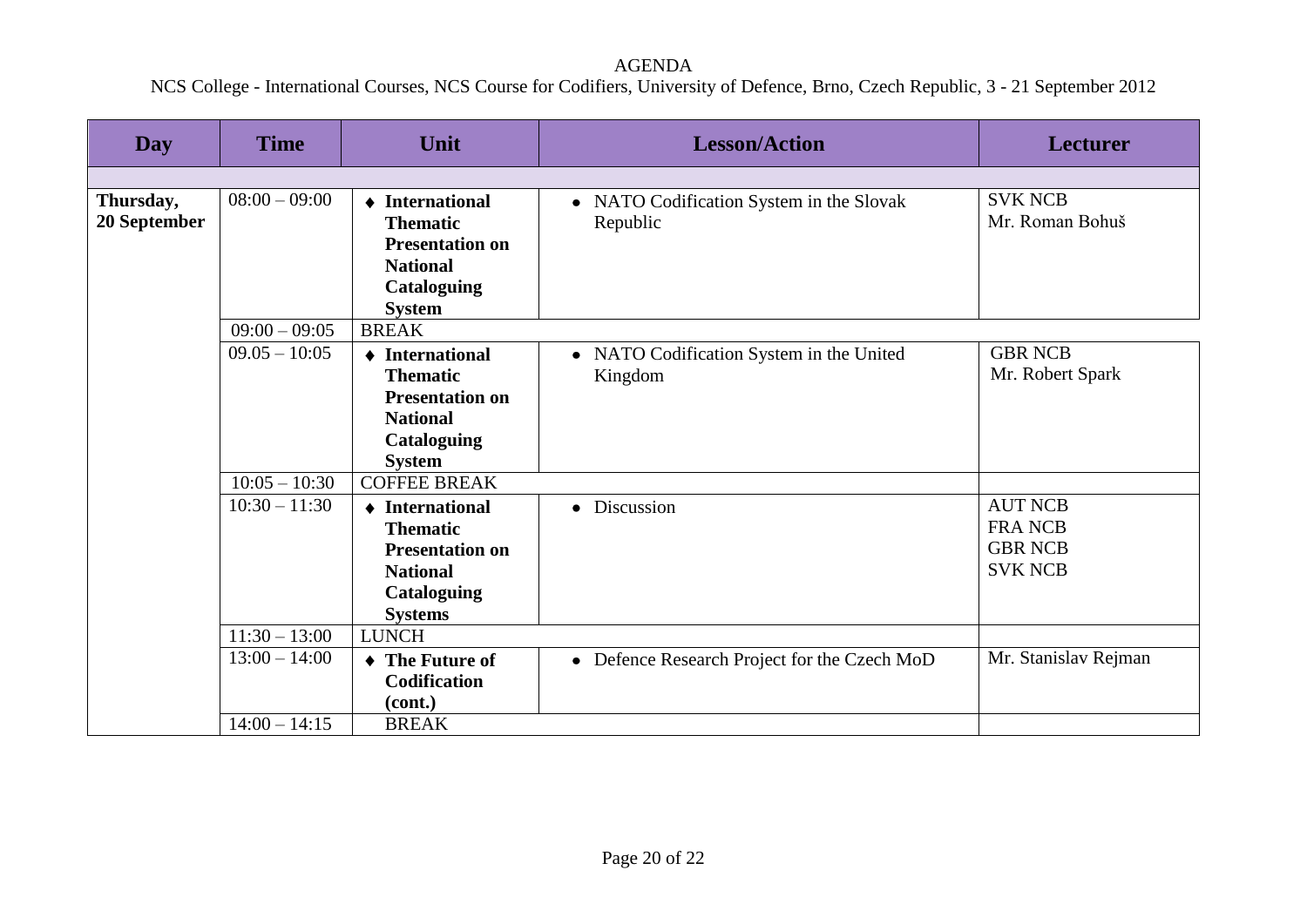| Day | <b>Time</b>     | Unit                                                   | <b>Lesson/Action</b>                                                                                                                                                                                                                                                                                                                                                                                                                                          | <b>Lecturer</b>      |
|-----|-----------------|--------------------------------------------------------|---------------------------------------------------------------------------------------------------------------------------------------------------------------------------------------------------------------------------------------------------------------------------------------------------------------------------------------------------------------------------------------------------------------------------------------------------------------|----------------------|
|     | $14:15 - 15:15$ | $\rightarrow$ The Future of<br>Codification<br>(cont.) | • Project for Ministry for Regional Development of<br>the Czech Republic<br>support of public electronic procurement for<br>$\Rightarrow$<br>the whole state administrative<br>building and maintenance of universal and<br>$\Rightarrow$<br>unified classification based on eOTD and<br><b>CPV</b><br>identification guides based on eOTD for<br>$\Rightarrow$<br>public procurement of goods and services<br>support of demands/requests for public tenders | Mr. Miroslav Padalík |